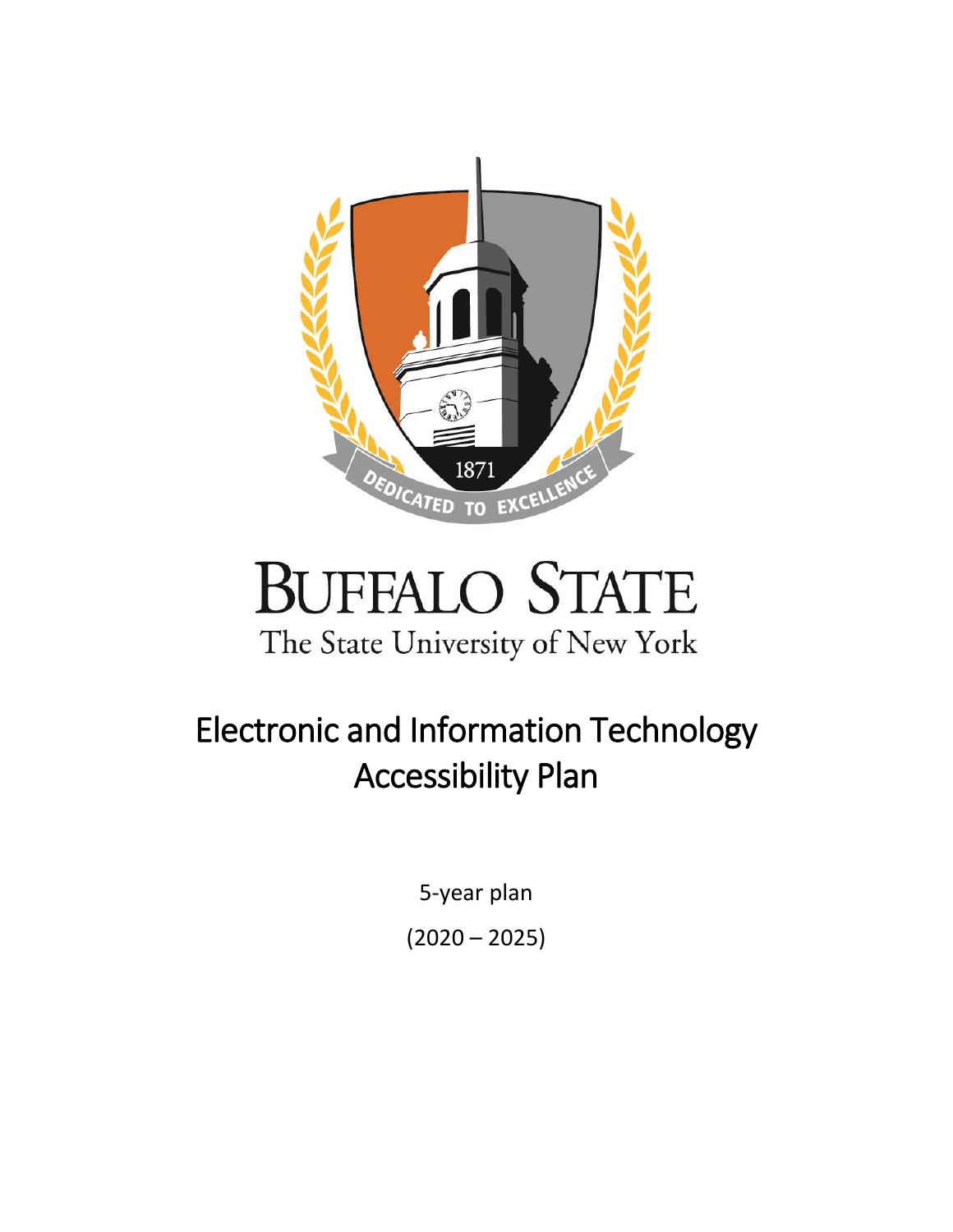

# TABLE OF CONTENTS

| . 9 |
|-----|
|     |
|     |
|     |
|     |
|     |
|     |
|     |
|     |
|     |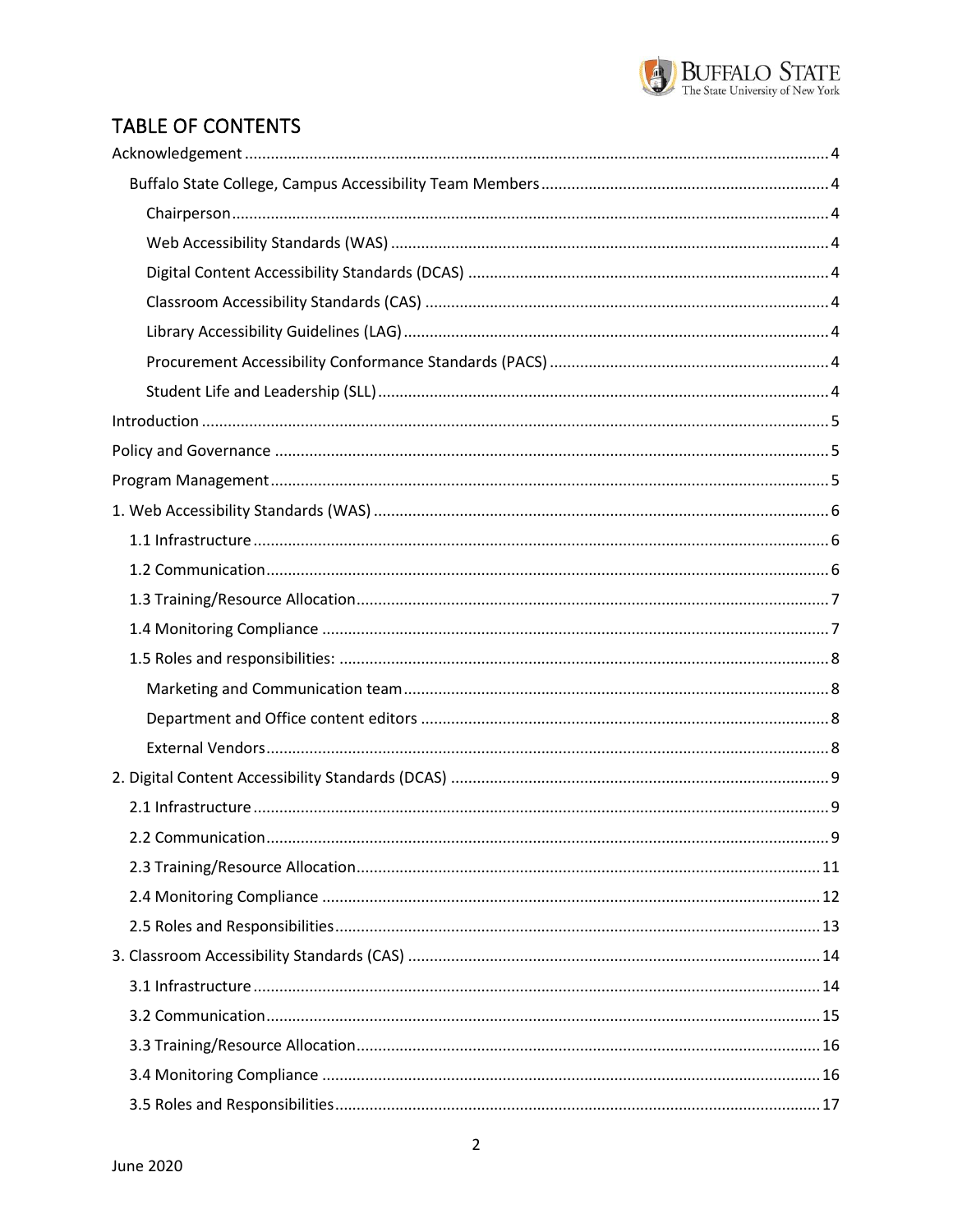

| 6.1 Infrastructure. | .27 |
|---------------------|-----|
|                     |     |
|                     |     |
|                     |     |
|                     |     |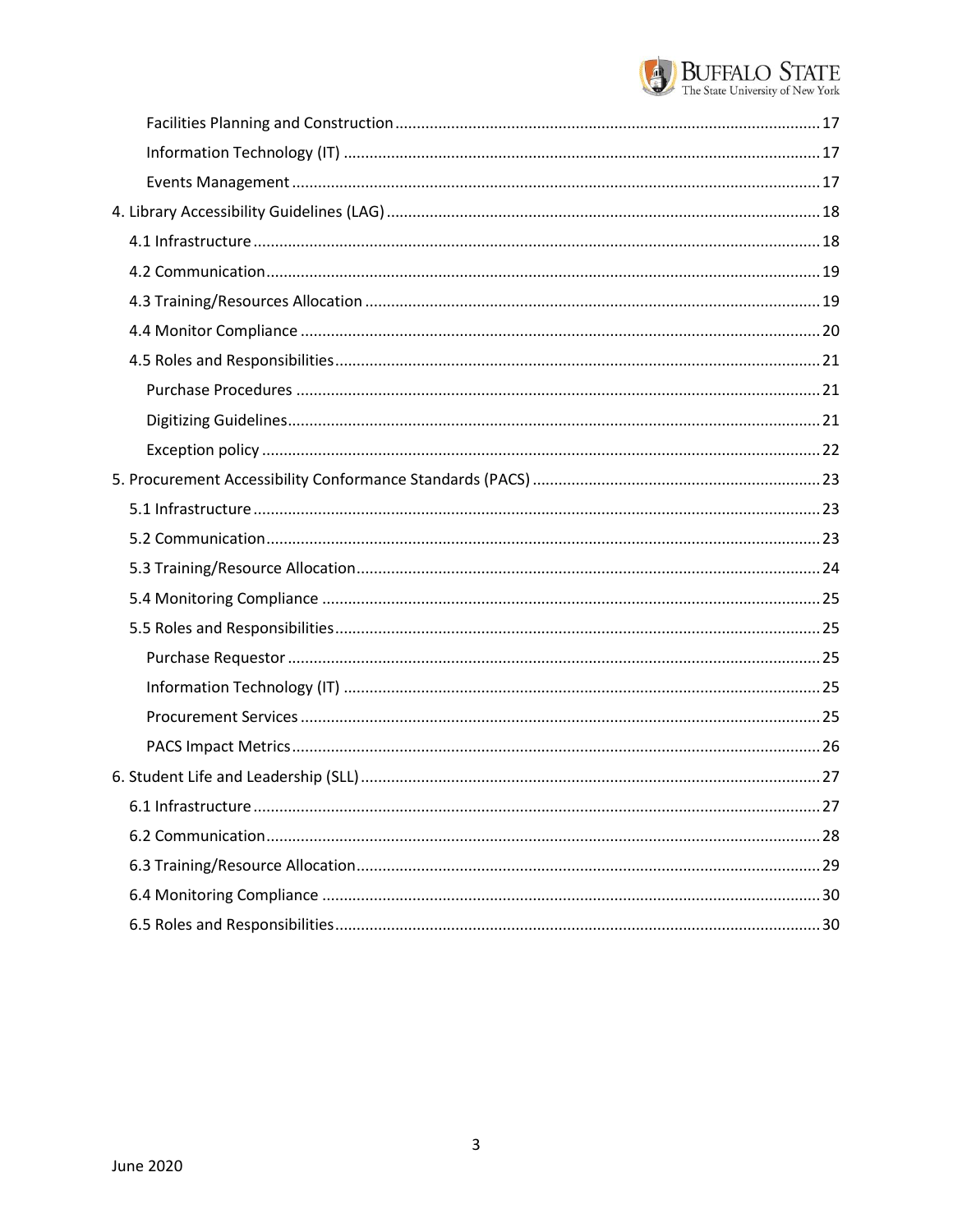

### <span id="page-3-0"></span>ACKNOWLEDGEMENT

This plan was developed by the members of the Buffalo State Campus Accessibility Team

### <span id="page-3-1"></span>Buffalo State College, Campus Accessibility Team Members

#### <span id="page-3-2"></span>Chairperson

Sumana Silverheels: Technology Accommodations Coordinator, Student Accessibility Services

#### <span id="page-3-3"></span>Web Accessibility Standards (WAS)

- a. Daniel Schmidt: Associate Director, Web Development
- b. Brent Ford: Athletics Facilities Manager
- c. Natalie Murphy: Alumni Communications Manager

#### <span id="page-3-4"></span>Digital Content Accessibility Standards (DCAS)

- a. Meghan Pereira: Director, Instructional Design and Training
- b. Sue McMillen: Professor, Department of Mathematics
- c. Theresa Janczak: Associate Professor, Department of Exceptional Education

#### <span id="page-3-5"></span>Classroom Accessibility Standards (CAS)

- a. Justin Sledz: Assistant Director, Classroom Technology
- b. Steve Shaffer: Director, Facilities
- c. Mike Lewis: Director, Events Management

#### <span id="page-3-6"></span>Library Accessibility Guidelines (LAG)

- a. Joe Riggie: Head, Information Management, Butler Library
- b. Katie Bertel: Head, User Experience, Butler Library
- b. Mark Boser: Lecturer, Department of Social Work
- c. John Draeger: Professor, Department of Philosophy, Director of Teaching and Learning Center
- d. Amy Rockwell: Associate Librarian, Butler Library

#### <span id="page-3-7"></span>Procurement Accessibility Conformance Standards (PACS)

- a. Maryruth Glogowski: Special Assistant to CIO
- b. Terry Locher: Director, Construction and Contract Management
- c. Jason Overholt: Purchasing Manager, IT Services

#### <span id="page-3-8"></span>Student Life and Leadership (SLL)

- a. Michael Cox: Assistant Director, Residence life
- b. Mason Meiler: Programming Coordinator, Student Leadership and Engagement
- c. Melissa Miszkiewicz: Technology Communications Officer, IT Services
- d. Jose Gonzalez: Student representative, Senior
- e. Victoria Everett: Student representative, Junior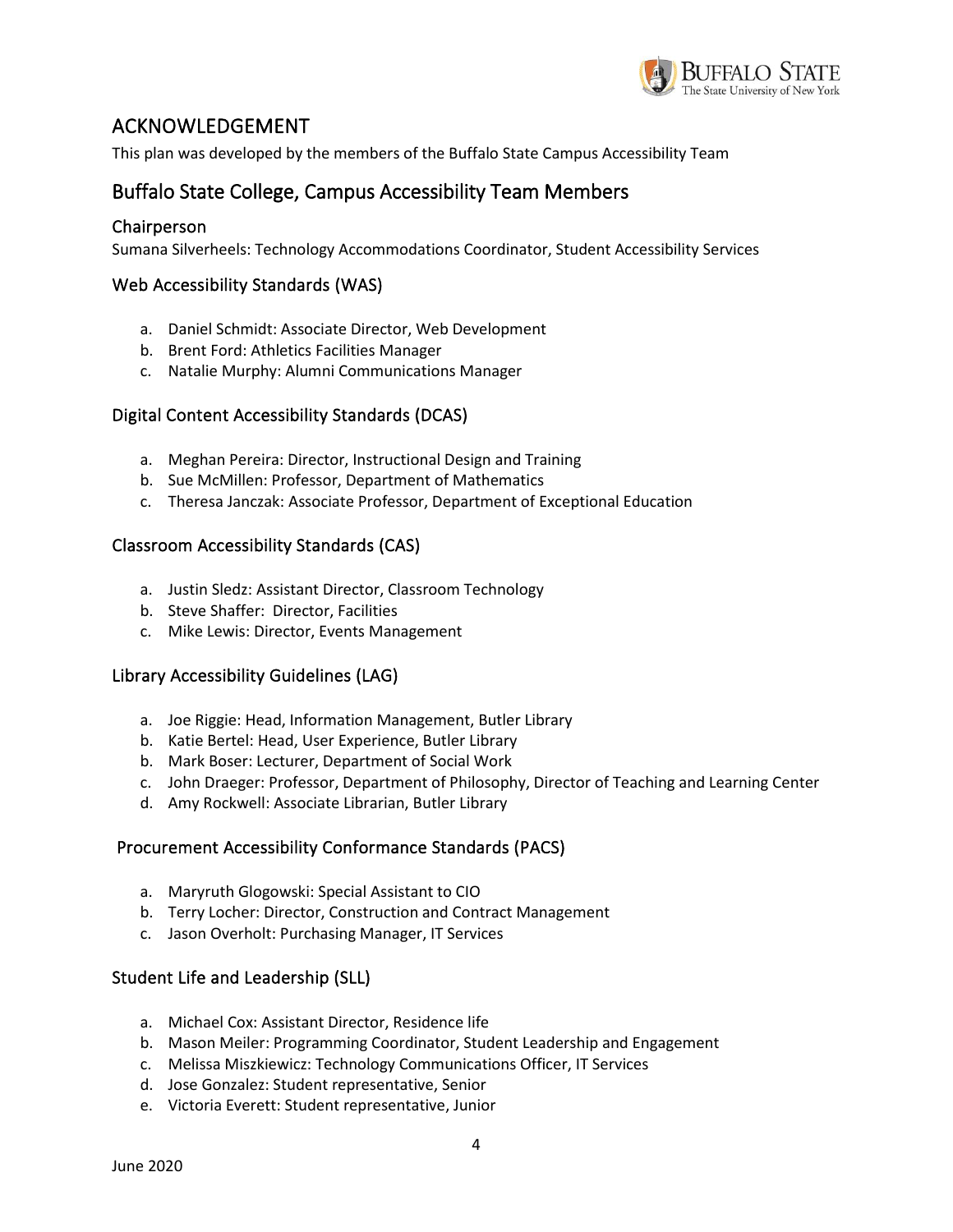

# <span id="page-4-0"></span>INTRODUCTION

In conformance with th[e SUNY EIT policy](https://www.suny.edu/sunypp/documents.cfm?doc_id=883) guidelines, Buffalo State College is committed to develop and implement the following plan for accessibility of Electronic and Information Technology as it pertains to the five identified areas, utilizing the standards outlined in the [Final Report.](https://www.suny.edu/sunypp/docs/884.pdf) Buffalo State has an additional standard for increased engagement and inclusion of students in on-campus activities:

- Websites and Software: Web Accessibility Standards (WAS)
- Digital Content: Digital Content Accessibility Standards (DCAS)
- Classroom Technology & Design: Classroom Accessibility Standards (CAS)
- Libraries: Library Accessibility Guidelines (LAG)
- Procurement: Procurement Accessibility Conformance Standards (PACS)
- Student Engagement: Student Life and Leadership (SLL)

The SUNY Policy and associated accessibility plan requirements, as mentioned above, are structured to give campuses the flexibility to develop and support an accessibility strategy that reflects local campus needs and resources. Each plan will serve as an accessibility action strategy that will be regularly evaluated, modified, and strengthened over time—in response to changing requirements, feedback and review of outcomes and effectiveness.

### <span id="page-4-1"></span>POLICY AND GOVERNANCE

Buffalo State's EIT Officer is responsible for issuing, updating, and enforcing any requirements, standards, or guidelines to support SUNY EIT Accessibility policy. The EIT Officer will oversee and guide the Campus Accessibility Team to develop and maintain compliance through a campus accessibility action plan to promote ongoing, inclusive access for individuals with disabilities.

### <span id="page-4-2"></span>PROGRAM MANAGEMENT

Individual plans developed for each area of the EIT plan will be monitored and executed under the guidance of the EIT Officer. The Campus Accessibility Team members will coordinate the outlined tasks and work closely with individual areas to ensure cofmpliance.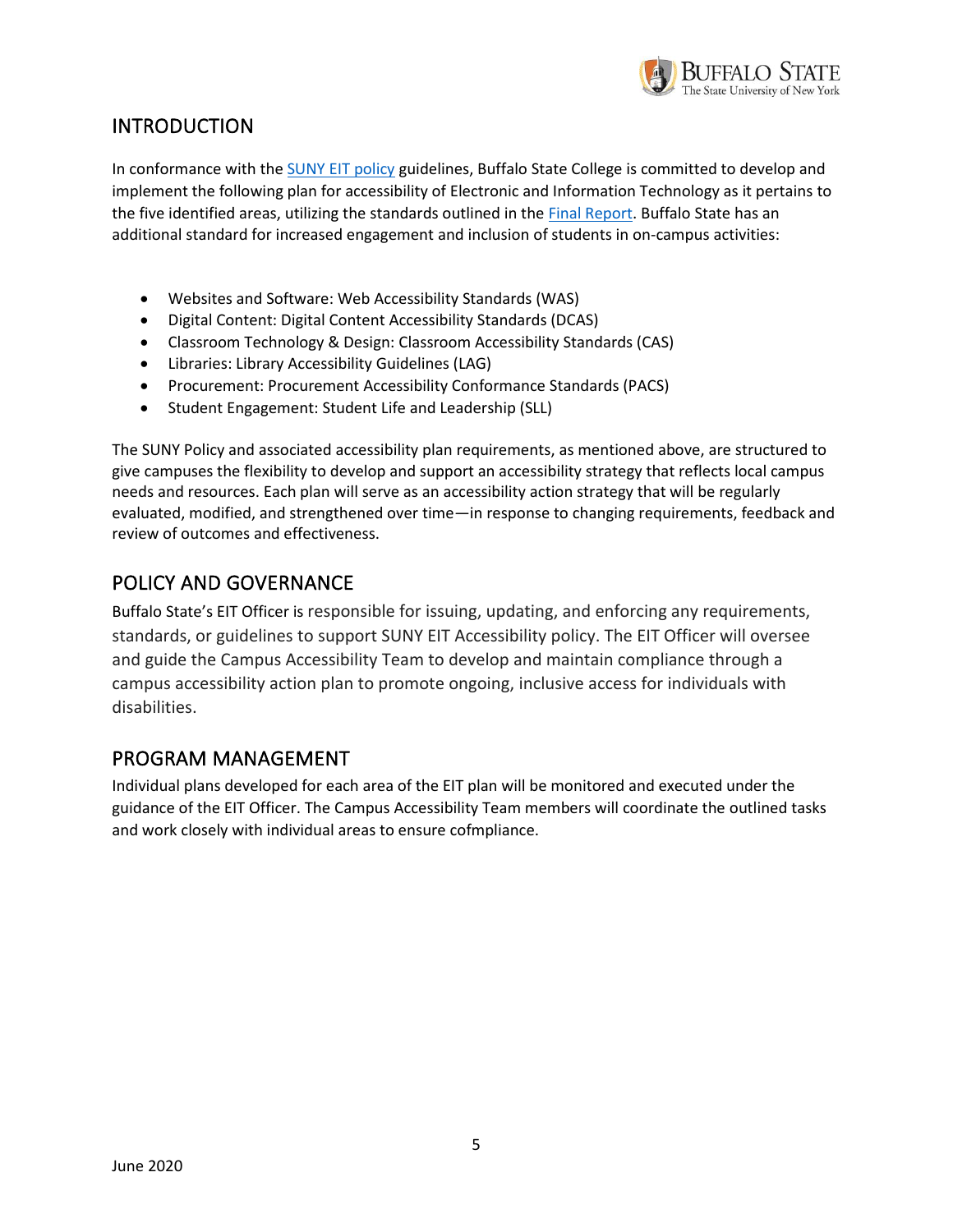

# 1. WEB ACCESSIBILITY STANDARDS (WAS)

**WAS Overall Goal: To develop a 5-year policy which will ensure compliance with the Web Accessibility standards as set forth through the SUNY EIT policy.**

# 1.1 Infrastructure

| <b>Objective/Milestone</b> | Plan    | <b>Activity/Steps</b>                     | <b>Resources/Materials</b> | <b>Status</b> | <b>Outcome</b>       |
|----------------------------|---------|-------------------------------------------|----------------------------|---------------|----------------------|
|                            | Year    |                                           |                            | <b>Check</b>  |                      |
| Identify roles and         |         | 1. Identify key stakeholders              |                            | -In           | List of roles and    |
| responsibilities of key    |         | 2. Generate list of roles                 |                            | progress      | responsibilities per |
| stakeholders involved in   |         |                                           |                            |               | stakeholder          |
| creating web content       |         |                                           |                            |               |                      |
| Revise/review roles and    | $2 - 5$ | 1. Revise existing roles/responsibilities |                            |               |                      |
| responsibilities as needed |         | 2. Revise as needed                       |                            |               |                      |

# <span id="page-5-0"></span>1.2 Communication

<span id="page-5-2"></span><span id="page-5-1"></span>

| <b>Objective/Milestone</b>                                                                                                                                                                        | Plan    | <b>Activity/Steps</b>                                                                                                                           | <b>Resources/Materials</b>          | <b>Status</b>   | <b>Outcome</b>                                                                                                                           |
|---------------------------------------------------------------------------------------------------------------------------------------------------------------------------------------------------|---------|-------------------------------------------------------------------------------------------------------------------------------------------------|-------------------------------------|-----------------|------------------------------------------------------------------------------------------------------------------------------------------|
|                                                                                                                                                                                                   | Year    |                                                                                                                                                 |                                     | <b>Check</b>    |                                                                                                                                          |
| Utilize the Daily Bulletin to<br>connect with target<br>audience to announce<br>changes to web accessibility<br>policy and reminders to<br>ensure proper web<br>accessibility on campus<br>sites. | $1 - 5$ | 1. Identify any needed changes to<br>existing web accessibility policy<br>2. Develop web accessibility<br>reminders for the campus<br>community |                                     | -In<br>progress | Create a consistent<br>form of<br>communication with<br>our campus<br>community to ensure<br>our web accessibility<br>policy is followed |
| Develop a form for users to<br>submit any web accessibility<br>concerns they may<br>encounter across any<br>campus sites.                                                                         | 1       | Develop an online form for users to<br>submit accessibility concerns.                                                                           | TeamDynamix to create a<br>web form | In<br>progress  | A working form for<br>submission and<br>tracking of web<br>accessibility<br>complaints                                                   |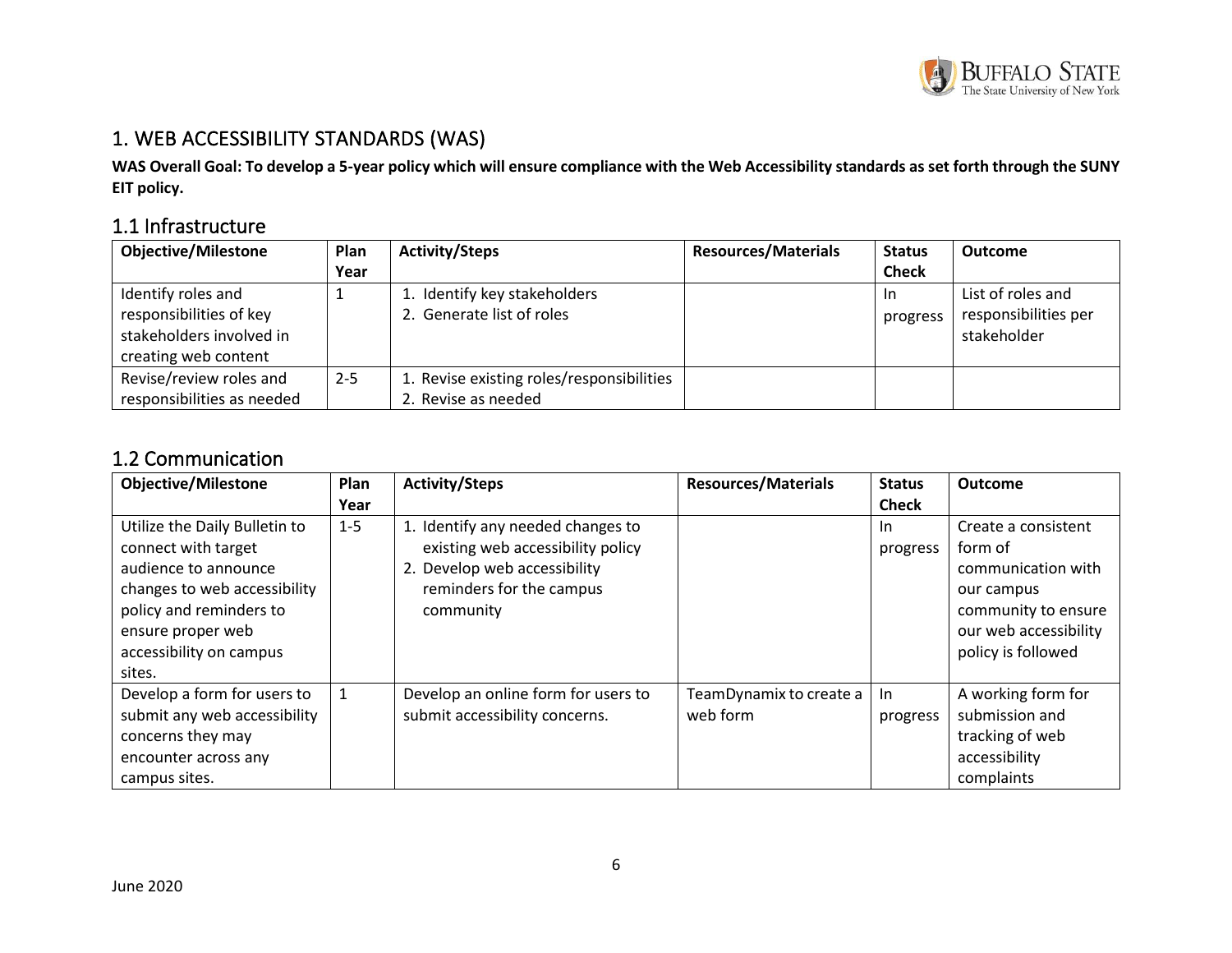

| <b>Objective/Milestone</b>                                                                                                                  | Plan    | <b>Activity/Steps</b>                                                                                                                                                                   | <b>Resources/Materials</b>                                                               | <b>Status</b> | <b>Outcome</b>                                                             |
|---------------------------------------------------------------------------------------------------------------------------------------------|---------|-----------------------------------------------------------------------------------------------------------------------------------------------------------------------------------------|------------------------------------------------------------------------------------------|---------------|----------------------------------------------------------------------------|
|                                                                                                                                             | Year    |                                                                                                                                                                                         |                                                                                          | <b>Check</b>  |                                                                            |
| Through our Drupal website<br>training sessions, train and<br>stress various specific<br>accessibility concerns.                            | $1 - 5$ | 1. Audit current training procedure to<br>ensure proper accessibility training<br>is taking place<br>2. Modify training sessions to include<br>more information on web<br>accessibility |                                                                                          | Ongoing       | A training session<br>that covers our<br>largest accessibility<br>concerns |
| Develop an internal web<br>accessibility guide which<br>web users can reference and<br>check against to ensure their<br>sites are compliant | $2 - 3$ | 1. Using EIT materials as a guide,<br>develop content for the site<br>2. Design for the site<br>3. Develop and build the site into the<br>Drupal content management<br>system           | 1. Server space<br>2. Developers to create<br>the site (Marketing<br>and Communications) |               | Testing standards<br>created                                               |

# 1.3 Training/Resource Allocation

# <span id="page-6-0"></span>1.4 Monitoring Compliance

<span id="page-6-1"></span>

| <b>Objective/Milestone</b>                                                                                                               | Plan    | <b>Activity/Steps</b>                                                                                                                                                                                                                                                                                                                                                                                               | <b>Resources/Materials</b>                                                                               | <b>Status</b> | <b>Outcome</b>                                                       |
|------------------------------------------------------------------------------------------------------------------------------------------|---------|---------------------------------------------------------------------------------------------------------------------------------------------------------------------------------------------------------------------------------------------------------------------------------------------------------------------------------------------------------------------------------------------------------------------|----------------------------------------------------------------------------------------------------------|---------------|----------------------------------------------------------------------|
|                                                                                                                                          | Year    |                                                                                                                                                                                                                                                                                                                                                                                                                     |                                                                                                          | <b>Check</b>  |                                                                      |
| Use the site governance tool<br>to generate reports on<br>campus websites to check<br>for compliance with web<br>accessibility standards | $1 - 5$ | 1. Generate a report for every on-<br>campus website yearly and provide<br>reports as requested by<br>departments and offices.<br>2. Provide reports to Primary Web<br>Contact (PWC) for each site<br>3. Provide support to help<br>departments and office sites to<br>come into compliance.<br>4. Work with the Digital Content<br>Accessibility team to correct<br>inaccessible documents. (PDF,<br>Office, etc.) | 1. Continued use of a<br>site governance tool<br>2. Financial support for<br>the site governance<br>tool | Ongoing       | Reports provided to<br>PWCs and sites<br>remediated where<br>needed. |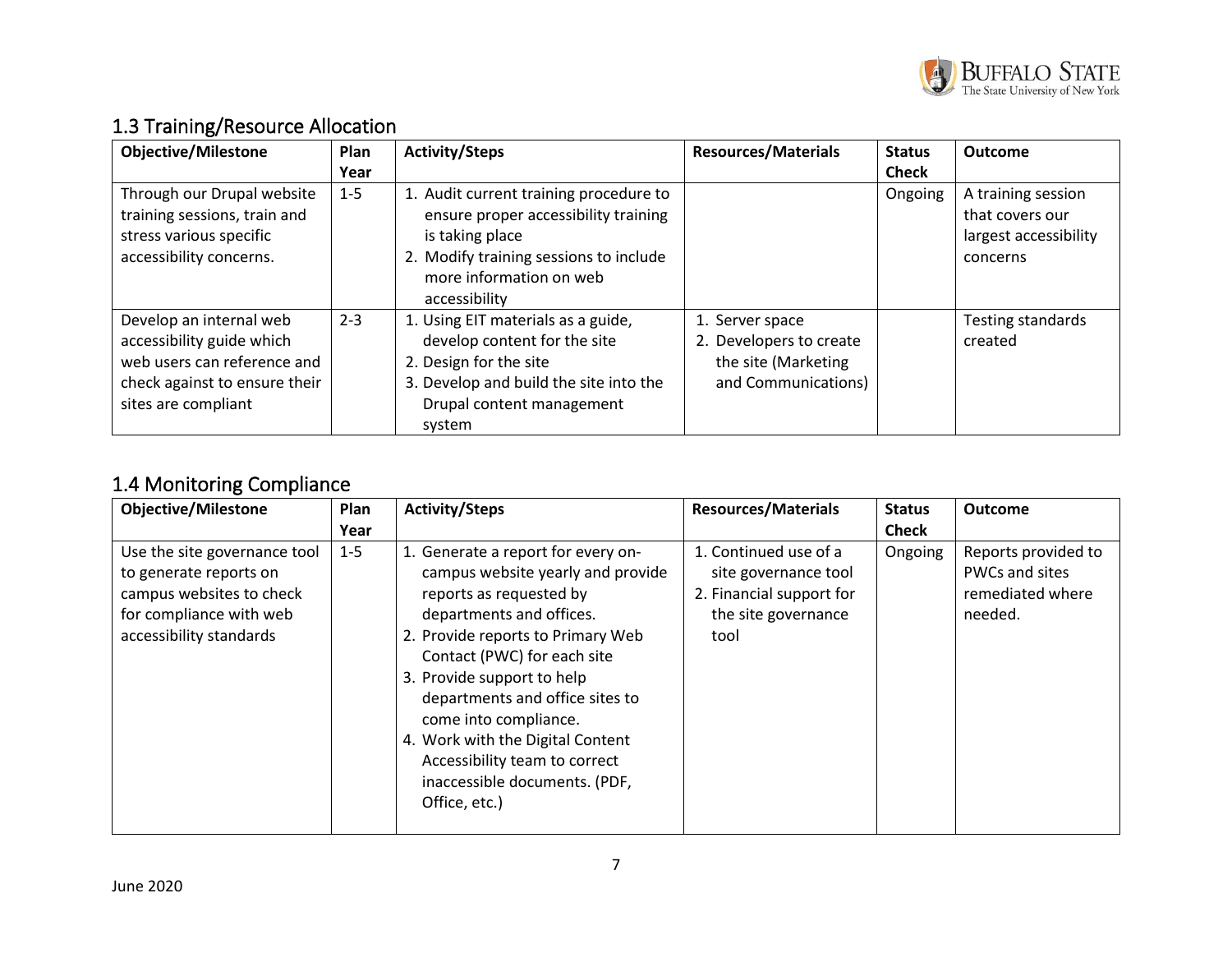

| <b>Objective/Milestone</b>                                                                                                                | Plan    | <b>Activity/Steps</b>                                                                                                                                                       | <b>Resources/Materials</b> | <b>Status</b>   | <b>Outcome</b>                                                                                              |
|-------------------------------------------------------------------------------------------------------------------------------------------|---------|-----------------------------------------------------------------------------------------------------------------------------------------------------------------------------|----------------------------|-----------------|-------------------------------------------------------------------------------------------------------------|
|                                                                                                                                           | Year    |                                                                                                                                                                             |                            | <b>Check</b>    |                                                                                                             |
| Manually check for<br>accessibility concerns prior                                                                                        | $1 - 5$ | Use various tools to check for proper<br>web accessibility                                                                                                                  | Screen reader              | Ongoing         | <b>Ensure accessibility</b><br>of websites                                                                  |
| to launch of new sites<br>Work with vendors across<br>our campus to ensure all<br>campus websites are<br>compliant                        | $1 - 5$ | 1. If working with a new vendor, ask<br>for VPAT or how they address web<br>accessibility<br>2. Work with vendors to ensure that<br>any complaint on campus is<br>addressed |                            | Ongoing         | All campus websites,<br>whether developed<br>on campus or<br>through third party<br>vendor are<br>compliant |
| Using the SUNY EIT<br>guidelines as a reference,<br>develop a checklist for site<br>users to use to ensure their<br>website is accessible | $1 - 5$ | Create a checklist for web content<br>editors                                                                                                                               |                            | In.<br>progress | A checklist for<br>content editors to<br>check for<br>accessibility                                         |

# 1.5 Roles and responsibilities:

#### Marketing and Communication team

- Develops guidelines
- Monitors compliance
- Reviews roles and responsibilities

#### Department and Office content editors

- Follow guidelines to create accessible content
- Review content for accessibility
- Remediate out of compliance content

#### <span id="page-7-0"></span>External Vendors

- Review content for accessibility
- <span id="page-7-3"></span><span id="page-7-2"></span><span id="page-7-1"></span>• Remediate out of compliance content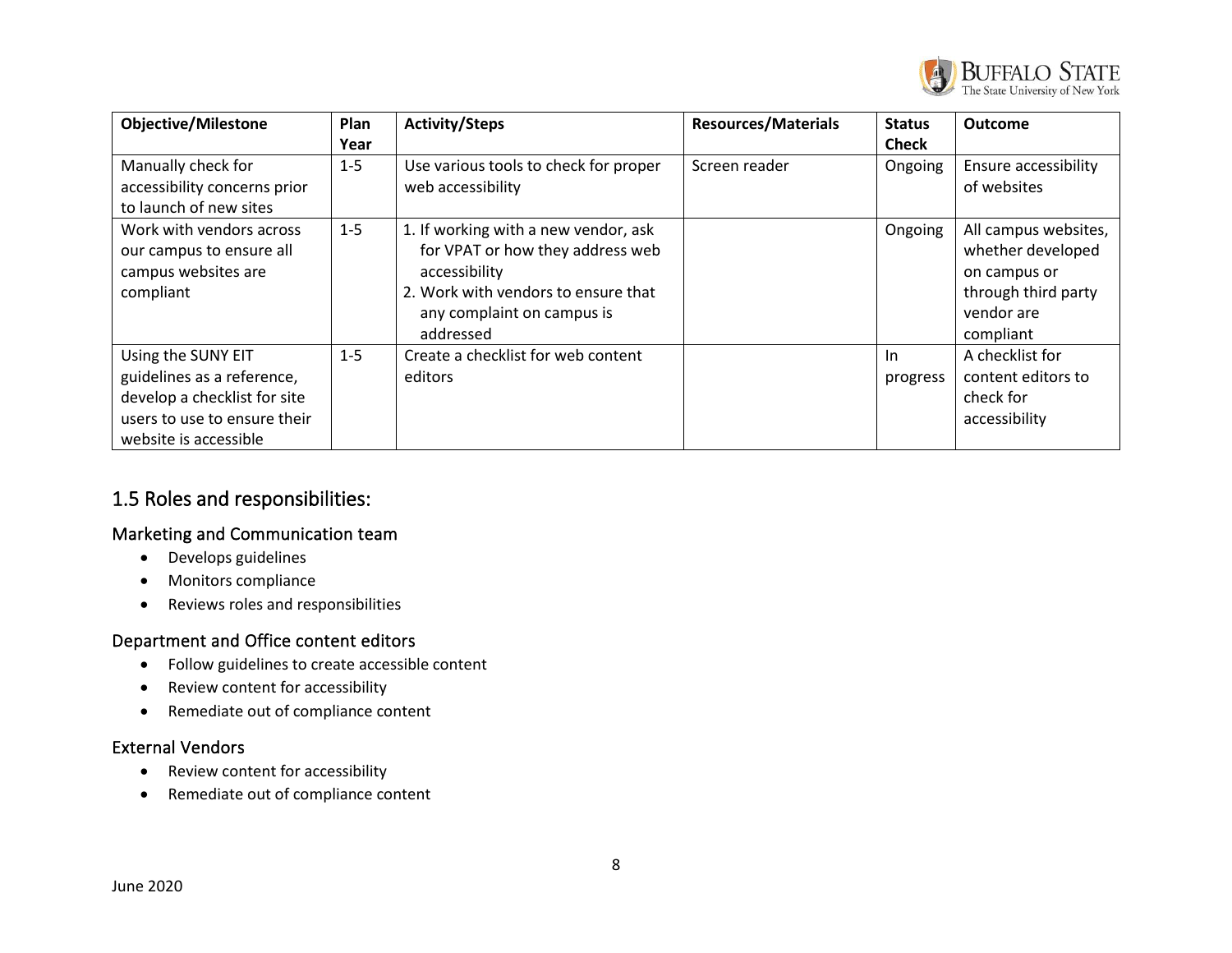

# 2. DIGITAL CONTENT ACCESSIBILITY STANDARDS (DCAS)

**DCAS Overall Goal: Design a comprehensive 5-year plan to engrain accessibility into the creation of digital content, according to Digital Content Accessibility Standards**

# 2.1 Infrastructure

<span id="page-8-0"></span>

| <b>Objective/Milestone</b>                                                                            | Plan<br>Year | <b>Activity/Steps</b>                                                                                                                                | <b>Resources/Materials</b>          | <b>Status</b><br><b>Check</b> | <b>Outcome</b>                                                  |
|-------------------------------------------------------------------------------------------------------|--------------|------------------------------------------------------------------------------------------------------------------------------------------------------|-------------------------------------|-------------------------------|-----------------------------------------------------------------|
| Identify roles and<br>responsibilities of key<br>stakeholders involved in<br>creating digital content | $\mathbf{1}$ | Identify key stakeholders<br>1.<br>2.<br>Identity<br>departmental<br>resource<br>faculty<br>Generate list of assigned roles per<br>Β.<br>stakeholder | See list that follows<br>chart.     |                               | List of roles and<br>responsibilities per<br>stakeholder.       |
| Revise/review roles and<br>responsibilities as needed                                                 | $2 - 5$      | Review existing<br>1.<br>roles/responsibilities<br>Revise as needed<br>2.                                                                            | List of roles &<br>responsibilities |                               | Revised listing of<br>roles/responsibilities<br>per stakeholder |
| Review process for<br>captioning videos                                                               | $1 - 5$      | 1. Review current process for<br>requesting caption<br>Identify funding for captions that is<br>2.<br>sustainable<br>3. Review process as needed     | Current process<br>History of cost  |                               | Approved process<br>Approved funding                            |

### <span id="page-8-1"></span>2.2 Communication

<span id="page-8-2"></span>

| <b>Objective/Milestone</b>                                                                                                    | Plan    | <b>Activity/Steps</b>                                                                                                   | <b>Resources/Materials</b> | <b>Status</b> | <b>Outcome</b>                                     |
|-------------------------------------------------------------------------------------------------------------------------------|---------|-------------------------------------------------------------------------------------------------------------------------|----------------------------|---------------|----------------------------------------------------|
|                                                                                                                               | Year    |                                                                                                                         |                            | <b>Check</b>  |                                                    |
| Establish modes of<br>communication designed<br>to raise awareness of EIT<br>accessibility to all<br>University personnel who | $1 - 5$ | President discusses EIT initiative as<br>part of State of the College address<br>and ties it to community<br>engagement | Dates for each event       |               | Evidence that<br>information was<br>shared such as |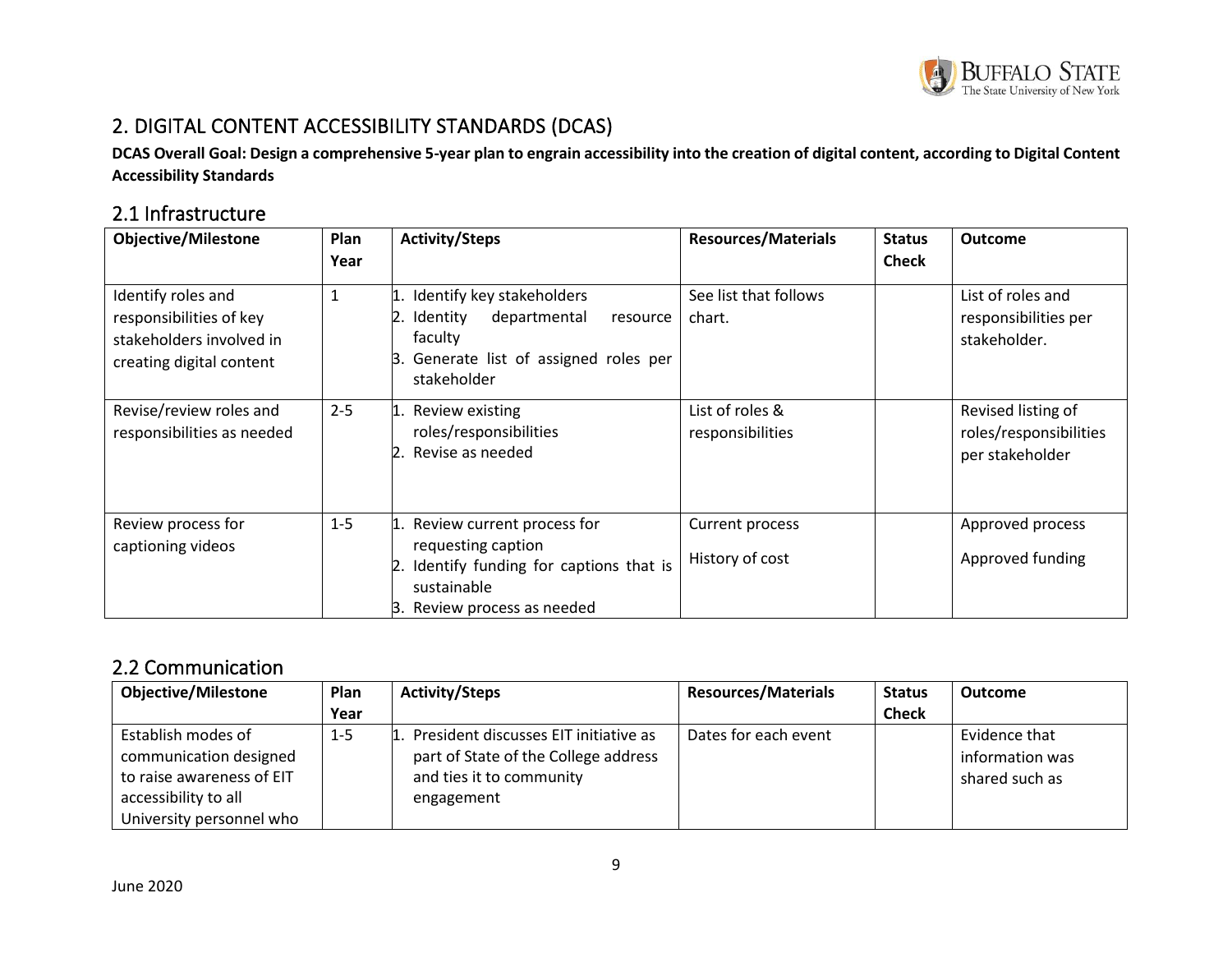

| <b>Objective/Milestone</b> | Plan         | <b>Activity/Steps</b>                                             | <b>Resources/Materials</b>     | <b>Status</b> | <b>Outcome</b>        |
|----------------------------|--------------|-------------------------------------------------------------------|--------------------------------|---------------|-----------------------|
|                            | Year         |                                                                   |                                | <b>Check</b>  |                       |
| develop, select, and       |              | 2. Provost introduces EIT initiative &                            | Prepared message for           |               | agenda, handouts,     |
| maintain electronic        |              | expectations at Welcome Back Event                                | these events from EIT          |               | video recording, etc. |
| information                |              | 3. Include EIT initiative as an annual                            | Coordinators                   |               |                       |
|                            |              | agenda item at School and VP level                                |                                |               |                       |
|                            |              | meetings                                                          |                                |               |                       |
|                            |              | 4. Include EIT initiative as an agenda                            |                                |               |                       |
|                            |              | item at one department meeting per                                |                                |               |                       |
|                            |              | semester                                                          |                                |               |                       |
|                            |              | 5. Include EIT initiative in new                                  |                                |               |                       |
|                            |              | employee/faculty orientation                                      |                                |               |                       |
|                            |              | 6. Maintain continuous communication                              |                                |               |                       |
|                            |              | about EIT initiative through Daily,                               |                                |               |                       |
|                            |              | emails, websites                                                  |                                |               |                       |
| Develop resources          | $\mathbf{1}$ | 1. Establish standards to use when                                | https://www.pcc.edu/ins        |               | Website/handout for   |
| regarding adoption of      |              | ordering/adopting textbooks                                       | tructional-                    |               | faculty               |
| accessible textbooks       |              | 2. Work with bookstore to include                                 | support/accessibility/pub      |               |                       |
| accessibility              |              | textbook accessibility information in<br>textbook ordering emails | lishercontent/                 |               |                       |
|                            |              | 3. Create a checklist for faculty to                              |                                |               |                       |
|                            |              | ensure textbook is accessible when                                |                                |               |                       |
|                            |              | talking with venders                                              |                                |               |                       |
| Establish                  | $\mathbf{1}$ | 1. Develop standardized syllabus                                  | <b>Student Accessibility</b>   |               | Memo from Academic    |
| process/procedures of      |              | statement                                                         | Services                       |               | Affairs for           |
| communication about        |              | 2. SAS - communication to faculty and                             |                                |               | communication of      |
| accessibility of digital   |              | students (Accommodations letters)                                 | <b>Academic Affairs/Deans</b>  |               | syllabus statement    |
| content to student with    |              |                                                                   | & Associate Deans              |               |                       |
| disabilities               |              |                                                                   |                                |               | Documentation of      |
|                            |              |                                                                   | <b>Chief Diversity Officer</b> |               | communication to      |
|                            |              |                                                                   |                                |               | faculty and students  |
|                            |              |                                                                   |                                |               | from SAS              |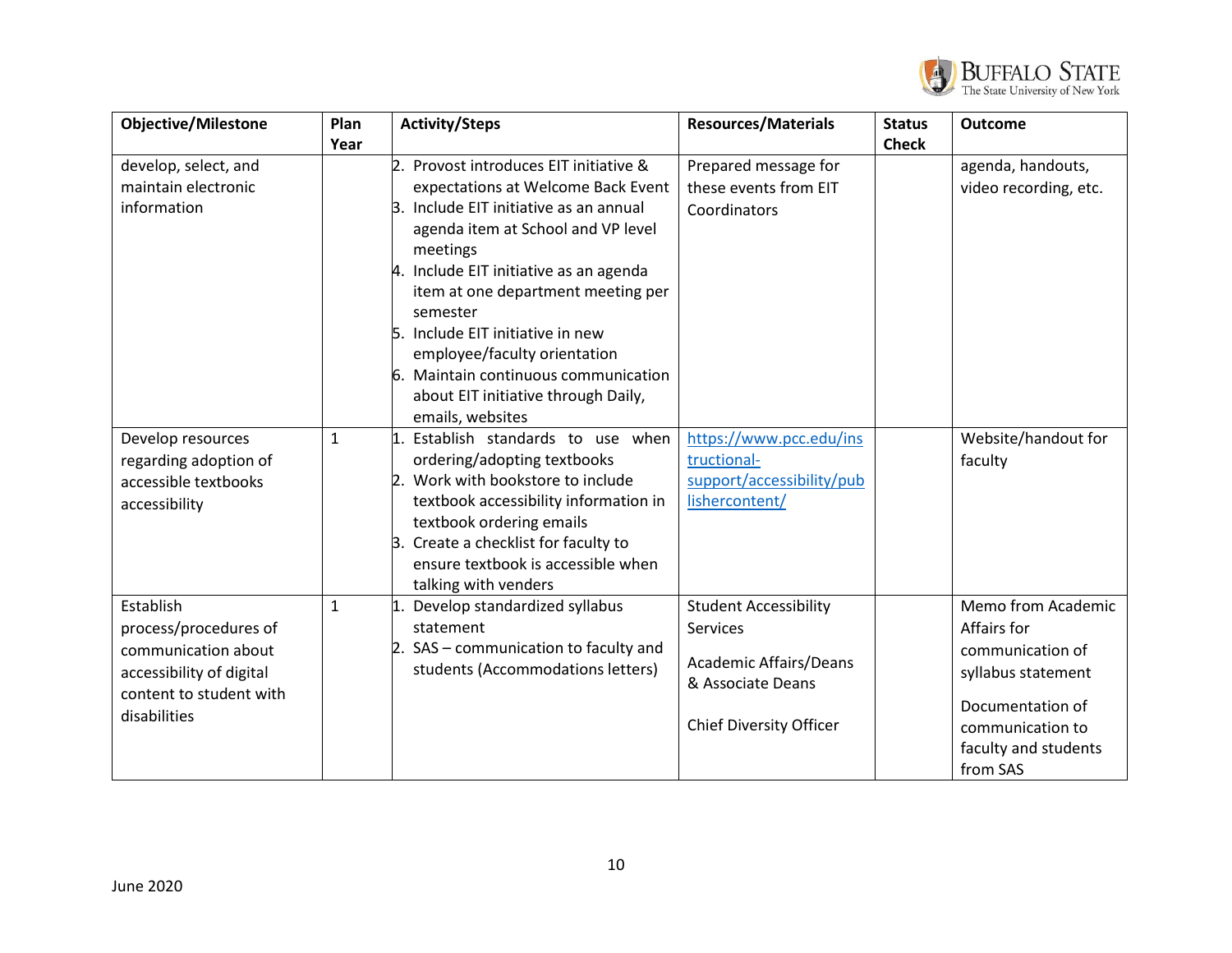

# 2.3 Training/Resource Allocation

<span id="page-10-0"></span>

| <b>Objective/Milestone</b>                                                            | Plan<br>Year | <b>Activity/Steps</b>                                                                                                                                                                                                                                                                                         | <b>Resources/Materials</b>                                                                    | <b>Status</b><br><b>Check</b> | <b>Outcome</b>                                                                                                        |
|---------------------------------------------------------------------------------------|--------------|---------------------------------------------------------------------------------------------------------------------------------------------------------------------------------------------------------------------------------------------------------------------------------------------------------------|-----------------------------------------------------------------------------------------------|-------------------------------|-----------------------------------------------------------------------------------------------------------------------|
| Identify training resources<br>specific to digital<br>accessibility                   | $1 - 5$      | Identify specific modules from Deque<br>University that address content<br>creation and gather pricing<br>information                                                                                                                                                                                         | <b>Deque University</b><br>Evaluation tool                                                    |                               | List of modules<br>Communication to<br>campus about specific<br>modules                                               |
| Evaluate accessibility<br>training                                                    | $2 - 5$      | Create an evaluation tool based on<br>campus needs to ensure the best<br>training resources for the campus                                                                                                                                                                                                    | Evaluation tool/survey of<br>resources<br>Faculty/staff feedback on<br><b>Deque Resources</b> |                               | Report from evaluation                                                                                                |
| Develop repository of<br>digital accessibility<br>resources                           | $1-5$        | 1. Identify person/position responsible<br>for overseeing repository<br>2. Choose platform and structure for<br>repository (website or TD)                                                                                                                                                                    | <b>Staffing</b><br>Platform                                                                   |                               | Name of<br>person/position<br>responsible for<br>accessibility training &<br>resources<br>Repository and<br>resources |
| Identify funding needed to<br>support accessible<br>content within the<br>departments | $1-5$        | Identity departmental resource<br>1.<br>faculty<br>Possibly hire student workers to fix<br>$\overline{2}$ .<br>or work with faculty on accessibility<br>content<br>Identify necessary content specific<br>β.<br>software for creating accessible<br>content<br>Identify necessary training<br>4.<br>resources |                                                                                               |                               | List of faculty from each<br>department                                                                               |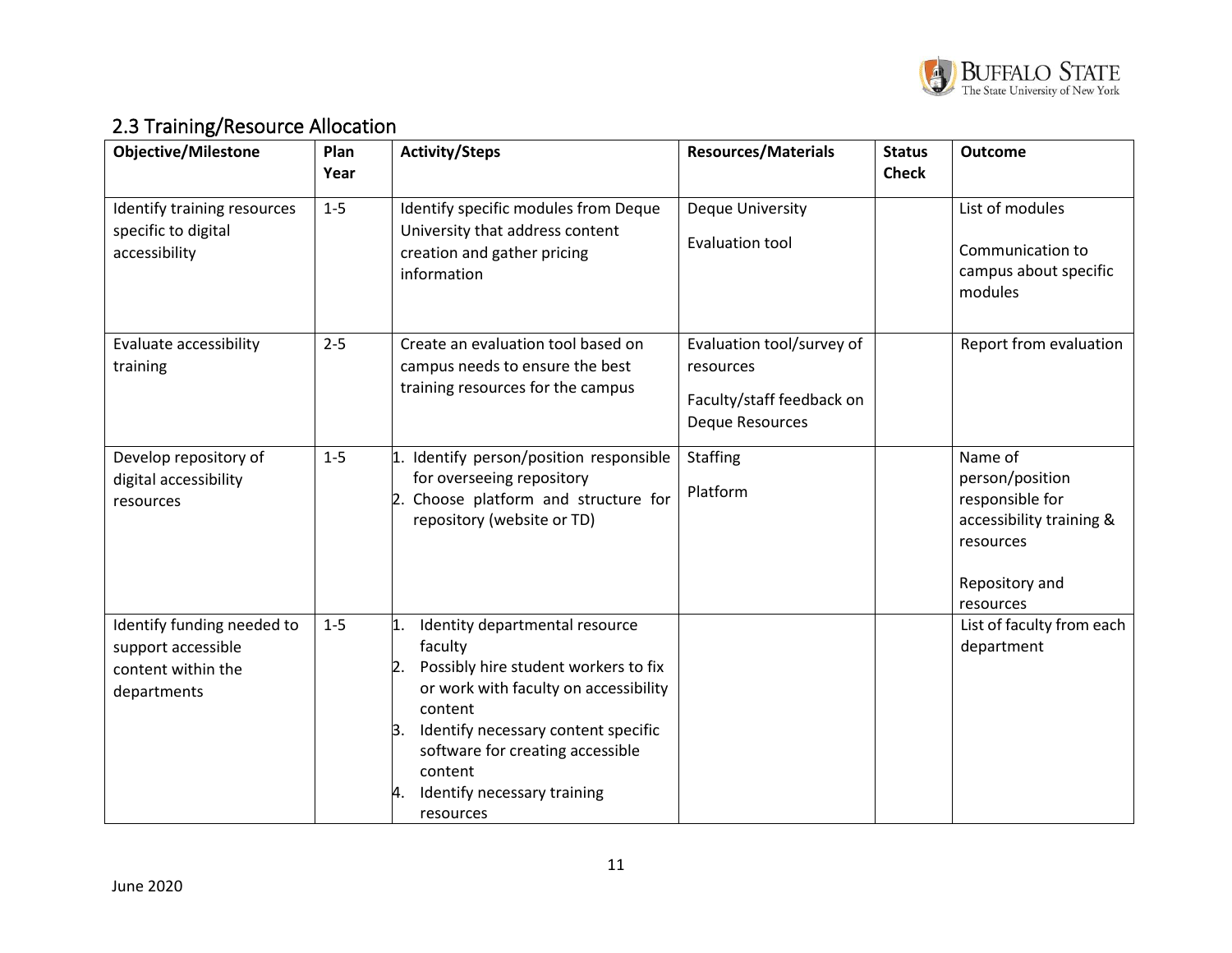

# 2.4 Monitoring Compliance

<span id="page-11-0"></span>

| <b>Objective/Milestone</b>                                                                            | Plan<br>Year | <b>Activity/Steps</b>                                                                                                                                                                                                                                     | <b>Resources/Materials</b>                                                                                                          | <b>Status</b><br><b>Check</b> | <b>Outcome</b>                                                                                                                                                                                                         |
|-------------------------------------------------------------------------------------------------------|--------------|-----------------------------------------------------------------------------------------------------------------------------------------------------------------------------------------------------------------------------------------------------------|-------------------------------------------------------------------------------------------------------------------------------------|-------------------------------|------------------------------------------------------------------------------------------------------------------------------------------------------------------------------------------------------------------------|
| Develop a plan to monitor<br>compliance                                                               | $1 - 5$      | 1. Procure accessibility testing tool<br>within LMS<br>2. Renew license each year<br>Identify how reports can/should<br>3.<br>be utilized for continuous<br>improvement, training<br>opportunities, etc. for data driven<br>decision making               | Funding<br><b>Ally Reports</b>                                                                                                      |                               | Purchase of compliance<br>tool<br>Funding source<br>allocated<br>Report of how reports<br>will be utilized within<br>yearly evaluation of<br>how the data was used<br>and what decisions<br>were made with the<br>data |
| Revise annual report to<br>include faculty reporting<br>and analysis of ALLY<br>accessibility results | $1 - 2$      | Discussion with Academic Affairs<br>$\mathbf{1}$ .<br>and Institutional Effectiveness for<br><b>Annual Report</b><br>Communicate new portion of<br>2.<br>annual reporting                                                                                 | <b>Annual Reports</b><br>Resources for faculty on<br>Ally report                                                                    |                               | Faculty reports that<br>include Ally score                                                                                                                                                                             |
| Develop<br>procedures/process for<br>handling digital<br>accessibility content<br>complaints          | $1 - 2$      | Discussion with Student<br>1.<br>Accessibility Services for how<br>students should make a complaint<br>and how that complaint will be<br>communicated with appropriate<br>people involved (faculty member,<br>person responsible for training<br>faculty) | Website<br><b>Student Accessibility</b><br>Services<br>Dean of Students<br><b>Associate Deans</b><br><b>Chief Diversity Officer</b> |                               | New website<br>Documented process                                                                                                                                                                                      |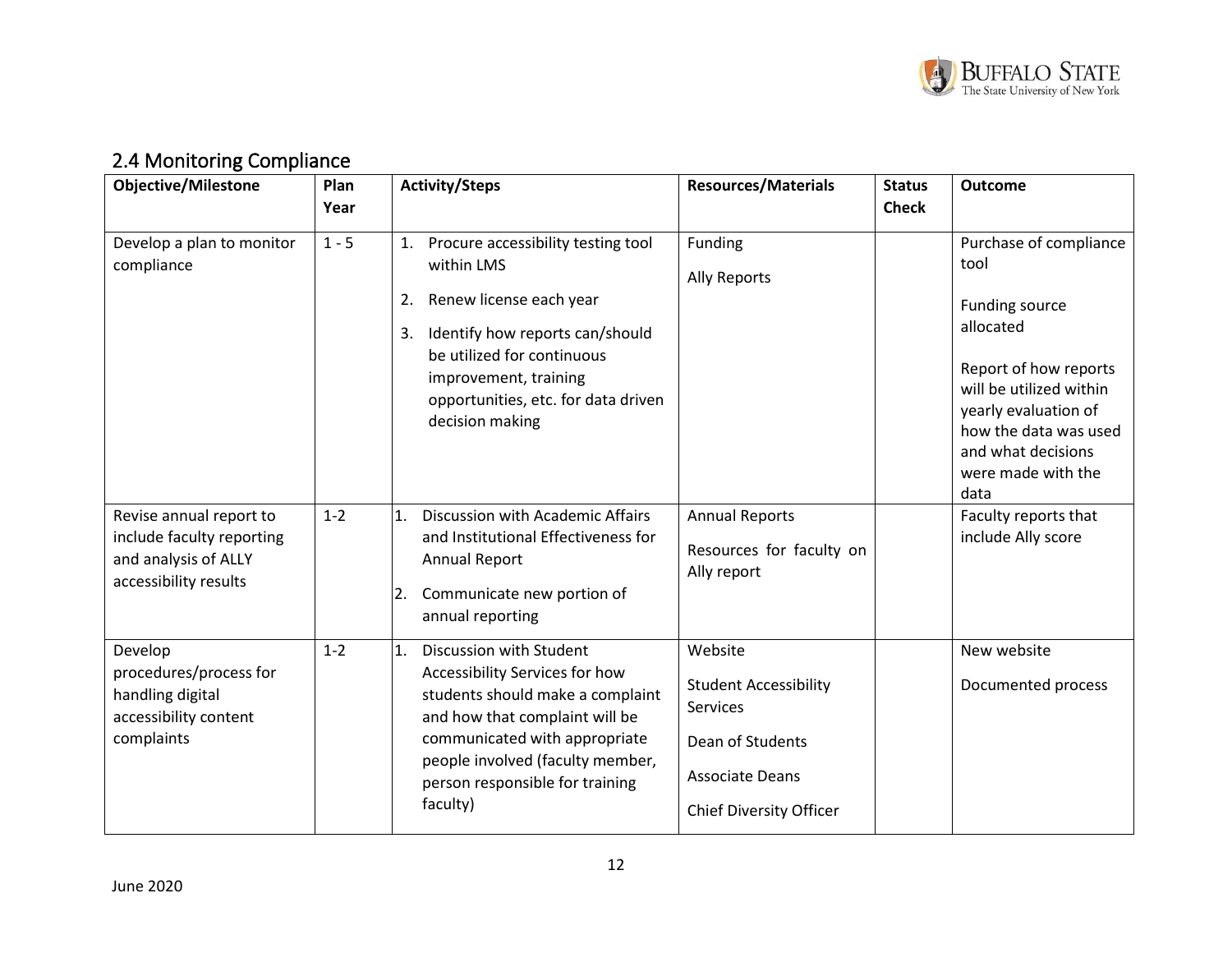

| <b>Objective/Milestone</b> | Plan<br>Year | <b>Activity/Steps</b>                                                     | <b>Resources/Materials</b> | <b>Status</b><br><b>Check</b> | <b>Outcome</b> |
|----------------------------|--------------|---------------------------------------------------------------------------|----------------------------|-------------------------------|----------------|
|                            |              | Update<br>$\mathsf{R}$<br>https://suny.buffalostate.edu/acce<br>ssibility |                            |                               |                |

### 2.5 Roles and Responsibilities

- **Content creator** is responsible for making their content accessible.
	- Content creators are responsible to attend needed training.
- Identify **departmental faculty resource person** who will be responsible to communicate information to department.
- **Professional development team** to design and provide necessary training, support and resources.
- **EIT officer** communicates with UUP and faculty governance explaining new expectations and legal requirements.
- **Students** should report any issues with digital content accessibility to faculty member.
- Department faculty responsible for reporting ALLY accessibility results as part of annual report.
- <span id="page-12-0"></span>• **Provost** approves modified annual report template to request faculty self-assessment of accessibility of digital materials.
- Identify **a person who coordinates faculty resource people** for the purposes of standardizing information, identifying a common focus for each semester (i.e. fall – images, spring – headings, fall – PDF files, etc.), and gathering feedback on progress and on additional faculty needs.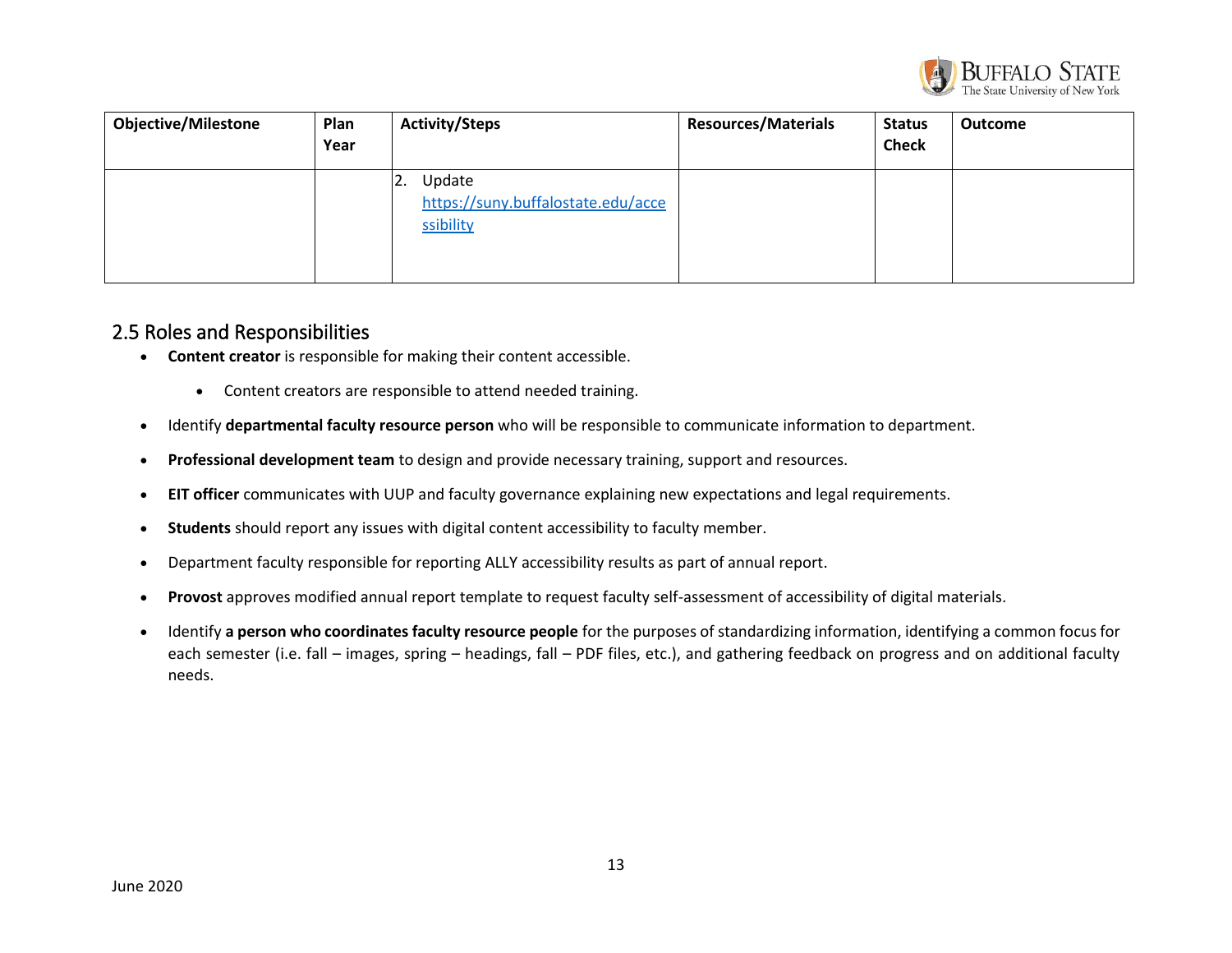

# 3. CLASSROOM ACCESSIBILITY STANDARDS (CAS)

**CAS Overall Goal: To develop a 5-year policy which will ensure compliance with the Classroom Accessibility standards as set forth through the SUNY EIT policy.**

# 3.1 Infrastructure

<span id="page-13-1"></span><span id="page-13-0"></span>

| <b>Objective/Milestone</b>                                                                                                   | Plan<br>Year | <b>Activity/Steps</b>                                                                                                                                                                                                                                                                                                                                                                                      | <b>Resources/Materials</b>                                                   | <b>Status</b><br><b>Check</b> | <b>Outcome</b>                                                  |
|------------------------------------------------------------------------------------------------------------------------------|--------------|------------------------------------------------------------------------------------------------------------------------------------------------------------------------------------------------------------------------------------------------------------------------------------------------------------------------------------------------------------------------------------------------------------|------------------------------------------------------------------------------|-------------------------------|-----------------------------------------------------------------|
| Define Ownership of<br>Classrooms / Lab Spaces                                                                               | $\mathbf{1}$ | Review current assignment of<br>spaces                                                                                                                                                                                                                                                                                                                                                                     | AiM space inventory<br>data                                                  |                               | Inventory of space<br>allocation                                |
| Develop formal classroom<br>standards for the university<br>that include accessible<br>features as required by<br>law/policy | $1 - 2$      | Review features in 25 Live and update<br>as necessary.                                                                                                                                                                                                                                                                                                                                                     | SUNY EIT Policy, ADA,<br>2010 Building<br>Accessibility Standards,<br>25Live |                               | Formal classroom<br>standards                                   |
| Assess and inventory<br>already deployed<br>Accessibility Technologies in<br>all spaces                                      | 2            | 1. Classroom Support Staff will go to<br>each location on campus and<br>physically do an assessment of<br>campus owned accessibility<br>technology.<br>2. Events Management and<br>Classroom Support staff will meet<br>with support staff of performance<br>& athletic spaces deemed<br>necessary.<br>3. Compare BSC spaces to SUNY<br>standard.<br>4. Identify modifications required<br>for compliance. | ADA, SUNY EIT Policy                                                         |                               | Compiled working list<br>of already owned<br>campus technology. |
| Purchase new technology to<br>supplement existing<br>technology                                                              | $3 - 5$      | Identify products, secure funding,<br>and purchase products.                                                                                                                                                                                                                                                                                                                                               | Use of Technology Fee                                                        |                               | Follow procurement<br>standards                                 |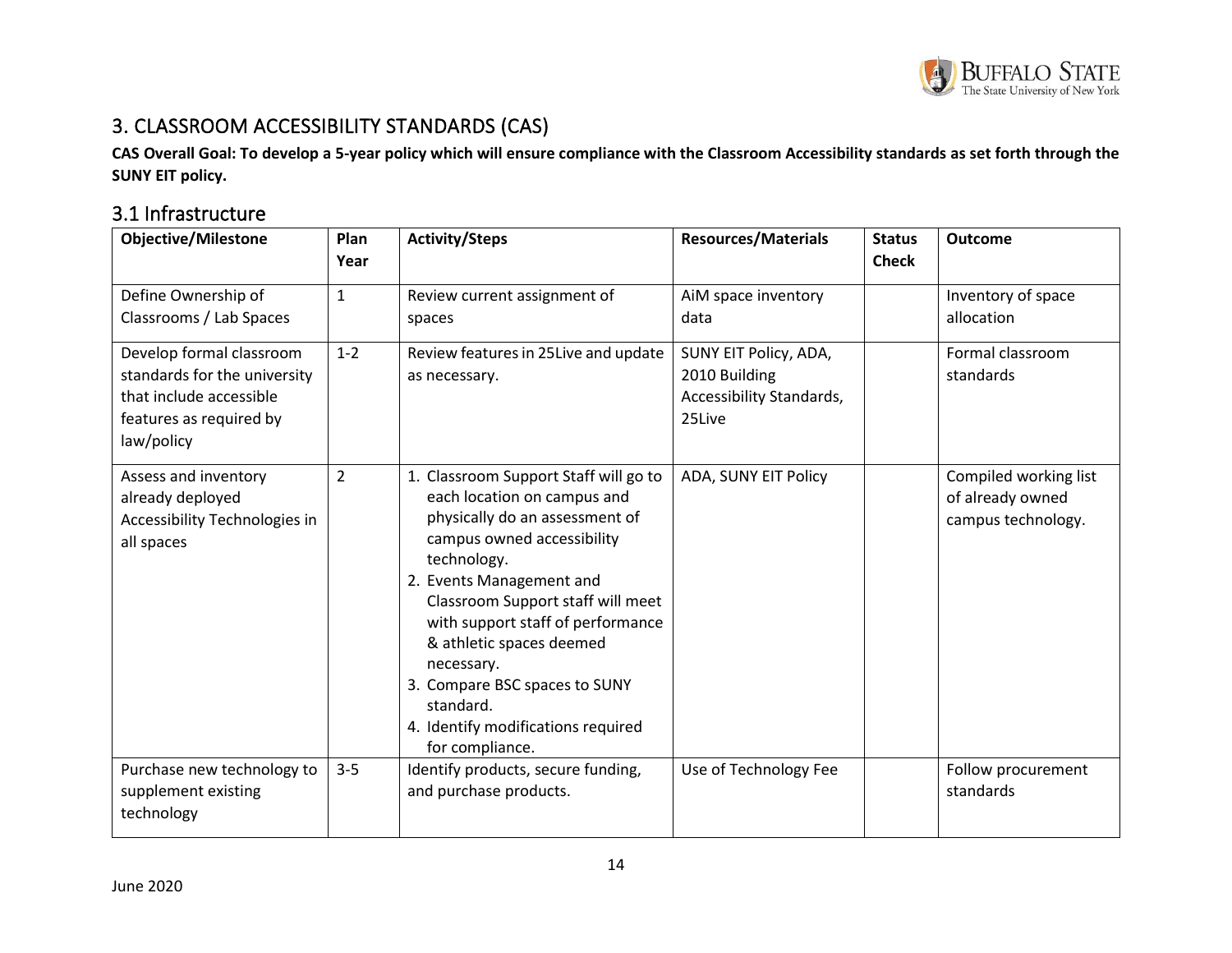

| <b>Objective/Milestone</b>           | Plan<br>Year | <b>Activity/Steps</b>                                                                          | <b>Resources/Materials</b>          | <b>Status</b><br><b>Check</b> | <b>Outcome</b>                           |
|--------------------------------------|--------------|------------------------------------------------------------------------------------------------|-------------------------------------|-------------------------------|------------------------------------------|
| Install and commission<br>technology | $3 - 5$      | Classroom Support staff to install and<br>commission technology items                          |                                     |                               | Track assets in<br>TeamDynamix           |
| Classroom Furniture                  | $2 - 5$      | Inventory classrooms for accessible<br>furniture. Purchase new furniture<br>where appropriate. | Funding for equipment<br>purchases. |                               | Compiled list of<br>accessible furniture |

# 3.2 Communication

<span id="page-14-0"></span>

| <b>Objective/Milestone</b>                                                                | Plan<br>Year | <b>Activity/Steps</b>                                                                                                          | <b>Resources/Materials</b>                  | <b>Status</b><br><b>Check</b> | <b>Outcome</b>                                                                            |
|-------------------------------------------------------------------------------------------|--------------|--------------------------------------------------------------------------------------------------------------------------------|---------------------------------------------|-------------------------------|-------------------------------------------------------------------------------------------|
| Posting of signs within<br>classrooms / labs with<br>installed accessibility<br>equipment | $3 - 5$      | Post signs in visible areas for each<br>classroom / lab stating that room<br>has specific installed accessibility<br>equipment | Signage and Installation<br>committee (CDB) |                               | Increased awareness of<br>use and accessibility of<br>equipment                           |
| <b>Updating existing</b><br>documentation                                                 | $3 - 5$      | Update current Knowledge Base<br>articles with accessibility technology<br>advertisements.                                     |                                             |                               | Allowing users to see<br>rooms with installed<br>accessibility equipment<br>and software. |
| Advertise in Daily Bulletin,<br>New Faculty/Staff<br>Orientations, and TLC<br>Workshops   | $3 - 5$      | Point the campus community to IT<br>Portal Knowledge Base articles for<br>promotion of accessibility offerings.                | IT Portal Knowledge base<br>articles.       |                               | Shareable resources for<br>faculty, staff and<br>students                                 |
| Ensure physical compliance                                                                | $2 - 5$      | Ensure room furniture layouts are<br>followed.                                                                                 | Update Room Layout and<br>capacity signage  |                               | Increased accessibility<br>of space                                                       |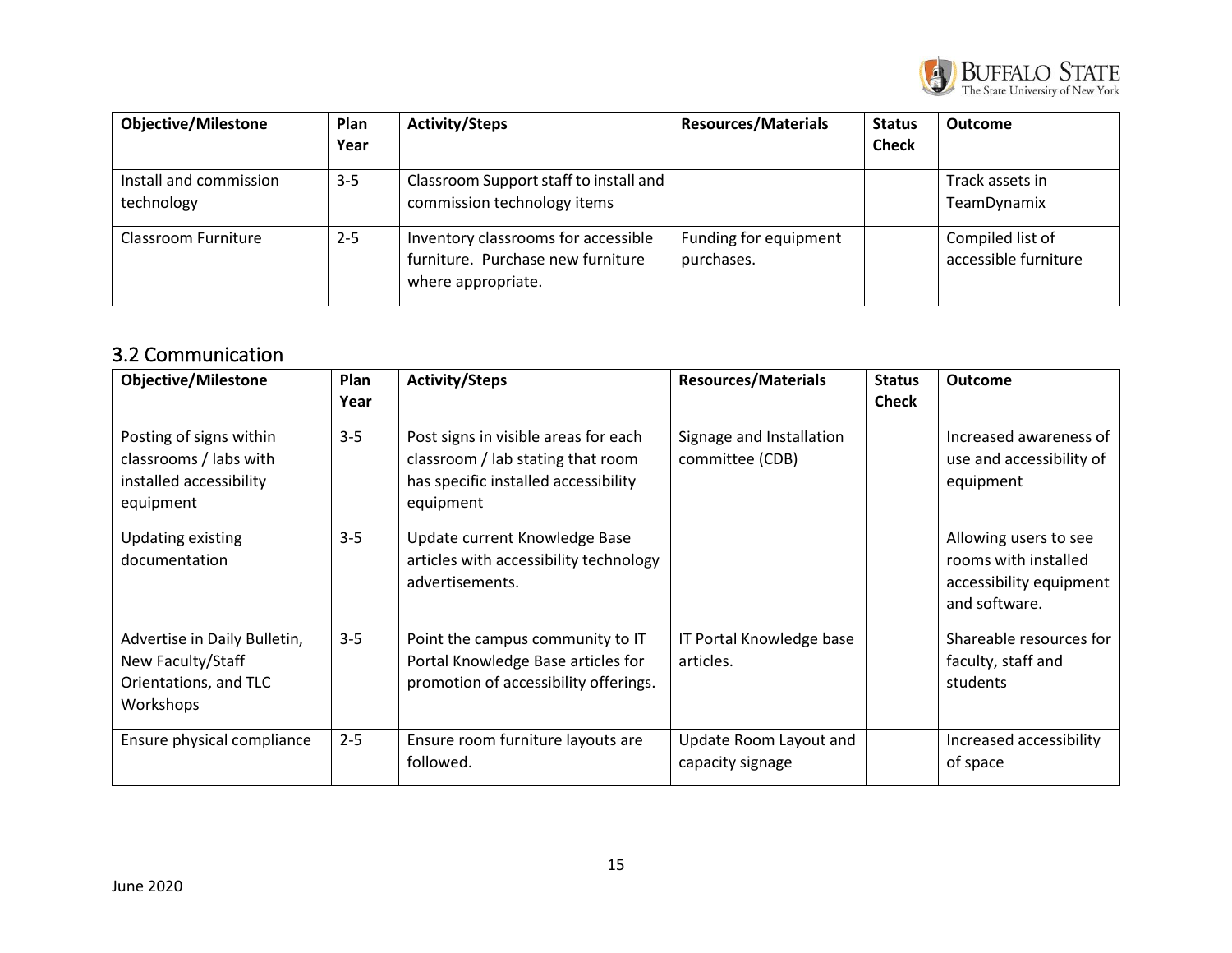

# 3.3 Training/Resource Allocation

| <b>Objective/Milestone</b>                          | Plan<br>Year | <b>Activity/Steps</b>                                                                                                                              | <b>Resources/Materials</b>                                                                                      | <b>Status</b><br><b>Check</b> | <b>Outcome</b>                                                                              |
|-----------------------------------------------------|--------------|----------------------------------------------------------------------------------------------------------------------------------------------------|-----------------------------------------------------------------------------------------------------------------|-------------------------------|---------------------------------------------------------------------------------------------|
| Training of BSC Support Staff                       | 1            | Training of Classroom Support Staff -<br>(Events Management & IT Classroom<br>Support)                                                             | Deque University / SUNY                                                                                         |                               | Staff understand the<br>WHY of accessibility<br>standards and learn to<br>identify barriers |
| Creation of Knowledge Base<br>articles in IT Portal | 1            | IT Classroom Support staff will create<br>Knowledge Base articles on training<br>info for software/hardware items<br>found in classrooms and labs. |                                                                                                                 |                               | Knowledgebase<br>articles                                                                   |
| <b>Specialty Equipment</b><br><b>Training</b>       | $2 - 5$      | Faculty and Department specific staff<br>to collaborate with SAS for specific<br>lab equipment that isn't by nature<br>ADA compliant.              | User and instruction<br>manuals for equipment.<br>Information from other<br><b>SUNYs with same</b><br>programs. |                               | Trained staff                                                                               |

# <span id="page-15-0"></span>3.4 Monitoring Compliance

<span id="page-15-1"></span>

| <b>Objective/Milestone</b>          | <b>Plan</b><br>Year | <b>Activity/Steps</b>                                                                                                                                                                 | <b>Resources/Materials</b>                                                          | <b>Status</b><br><b>Check</b> | <b>Outcome</b>                                               |
|-------------------------------------|---------------------|---------------------------------------------------------------------------------------------------------------------------------------------------------------------------------------|-------------------------------------------------------------------------------------|-------------------------------|--------------------------------------------------------------|
| Annual Check of classroom<br>spaces | $2 - 5$             | 1. Annually test accessibility<br>equipment in all classrooms and<br>labs for full functionality.<br>2. Ensure furniture is compliance<br>with ADA regulations and building<br>codes. | <b>Classroom Support</b><br>Check Lists.<br><b>Facilities Planning</b><br>Drawings. |                               | Inventory and updated<br>information on<br>classroom spaces. |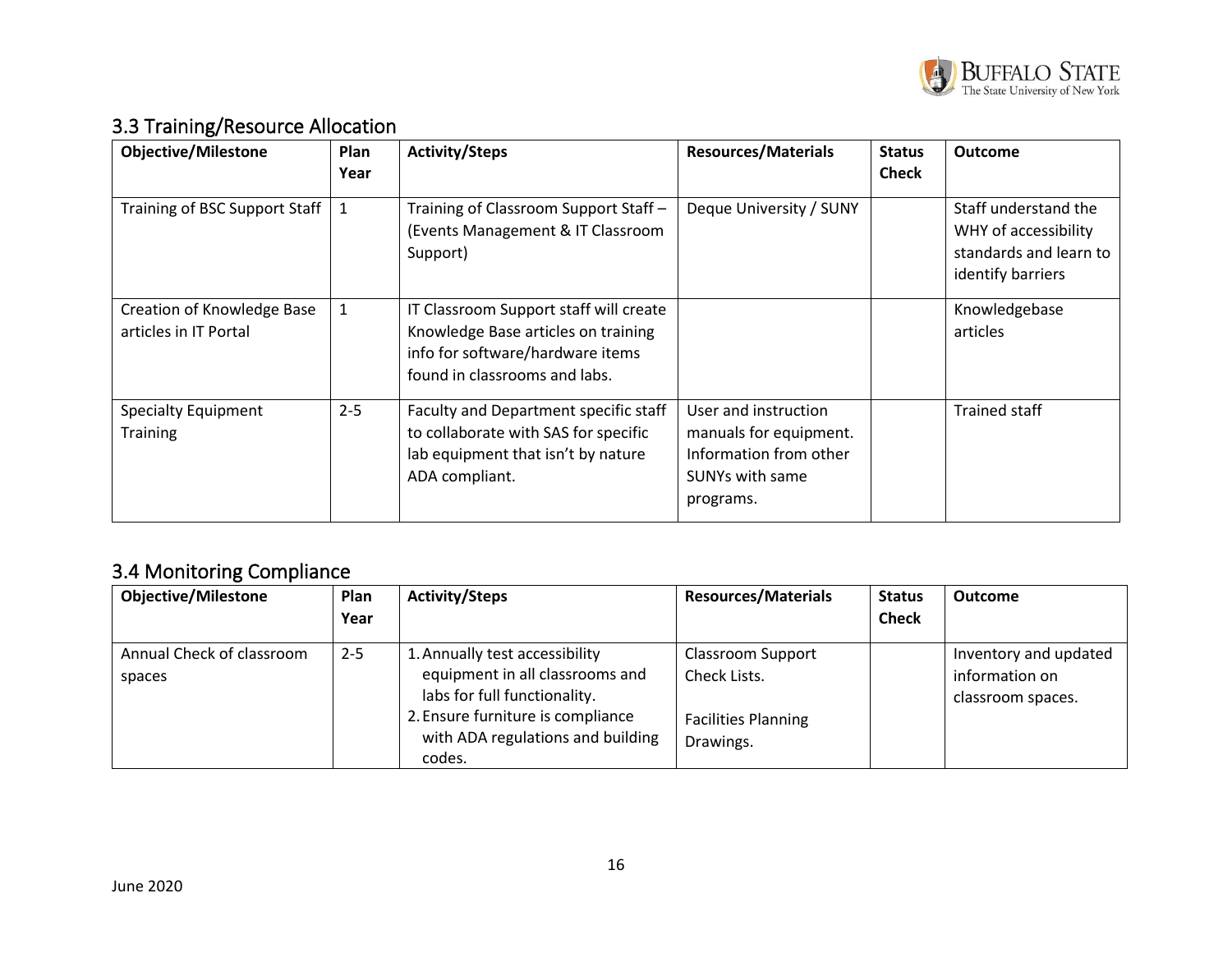

### 3.5 Roles and Responsibilities

#### Facilities Planning and Construction

• Ensures all ADA requirements regarding space and furniture are in compliance with ADA law in all buildings, classrooms, and offices

#### Information Technology (IT)

- IT Classroom Support will handle all reports of accessibility issues. An IT Incident Ticket will be created allowing the campus community to open a request that will be directed to the appropriate group of people.
- IT Classroom Support will handle the processing of purchase requisitions with BSC Procurement.
- IT Classroom Support will handle the installation and commissioning of accessibility technology in all academic classrooms and conference rooms.
- IT Classroom Support and Technology Support Services will handle the installation and commissioning of software related technology in all academic classrooms and conference rooms.
- IT Classroom Support to work with SAS to provide individual student support.

#### <span id="page-16-1"></span><span id="page-16-0"></span>Events Management

<span id="page-16-3"></span><span id="page-16-2"></span>• Responsible for requests of accessibility dealing with Events that are not scheduled through Banner.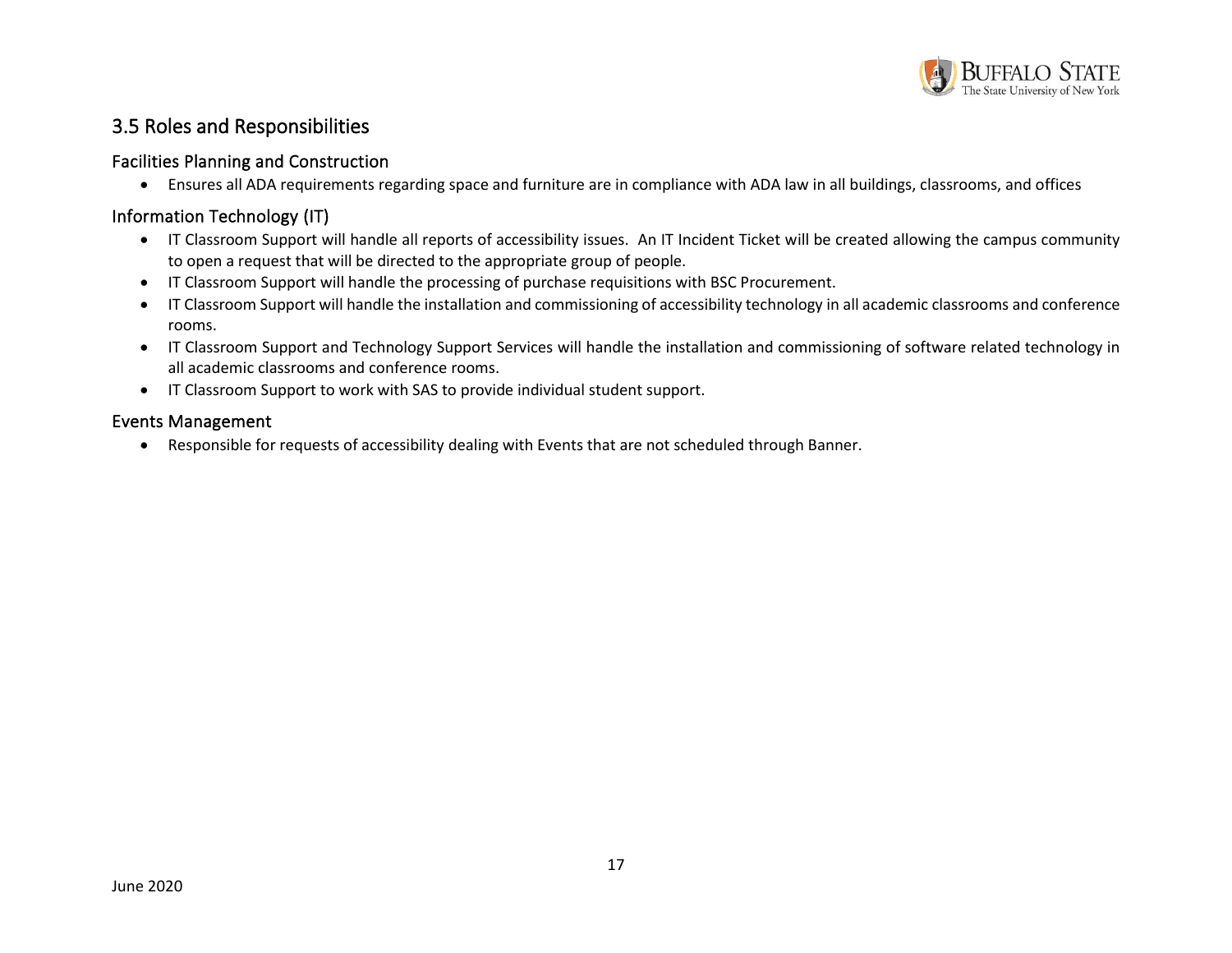

# 4. LIBRARY ACCESSIBILITY GUIDELINES (LAG)

**LAG Overall Goal: Identify a 5-year plan of improving access to library collections and spaces**

# 4.1 Infrastructure

<span id="page-17-1"></span><span id="page-17-0"></span>

| <b>Objective/Milestone</b>    | Plan    | <b>Activity/Steps</b>                                                       | <b>Resources/Materials</b>       | <b>Status</b> | <b>Outcome</b>       |
|-------------------------------|---------|-----------------------------------------------------------------------------|----------------------------------|---------------|----------------------|
|                               | Year    |                                                                             |                                  | <b>Check</b>  |                      |
| <b>Accessibility Services</b> | 1       | Create process to produce                                                   | Flat-bed scanner                 |               | Alternate format     |
|                               |         | alternative formats (document                                               |                                  |               | request process      |
|                               |         | remediation) on request - this                                              | Adobe DC Pro                     |               |                      |
|                               |         | includes library documentation                                              |                                  |               | Identify processes   |
|                               |         | (tutorials, forms, etc.) and library<br>resources (articles, book chapters, | Wufoo or LibWizard forms         |               | from data collected  |
|                               |         | etc.)                                                                       | Staff time                       |               |                      |
|                               |         | Create review infrastructure to                                             | See Roles and                    |               |                      |
|                               |         | collect feedback and review                                                 | Responsibilities that            |               |                      |
|                               |         | remediation tickets using                                                   | follows chart                    |               |                      |
|                               |         | LibAnswers knowledgebase                                                    |                                  |               |                      |
|                               |         |                                                                             | <b>See Digitizing Guidelines</b> |               |                      |
|                               |         |                                                                             | that follows chart               |               |                      |
| <b>Accessible Collections</b> | $1 - 5$ | Implement accessibility                                                     | See Purchase Procedures          |               |                      |
|                               |         | purchasing procedures                                                       | that follows chart               |               |                      |
| <b>Accessible Spaces</b>      | $1-5$   | Work with Student Accessibility                                             | Library EIT Compliance           |               | Increased efficiency |
|                               |         | Services (SAS) to review the library                                        | officer                          |               | in providing         |
|                               |         | Assistive Technology Lab (Room                                              |                                  |               | accessible content   |
|                               |         | 181G).                                                                      | <b>Student Accessibility</b>     |               |                      |
|                               |         |                                                                             | <b>Services</b>                  |               | Student have access  |
|                               |         | Ensure workstations and                                                     |                                  |               | to assistive         |
|                               |         | equipment are in working order                                              |                                  |               | technology           |
|                               |         | and updated                                                                 |                                  |               |                      |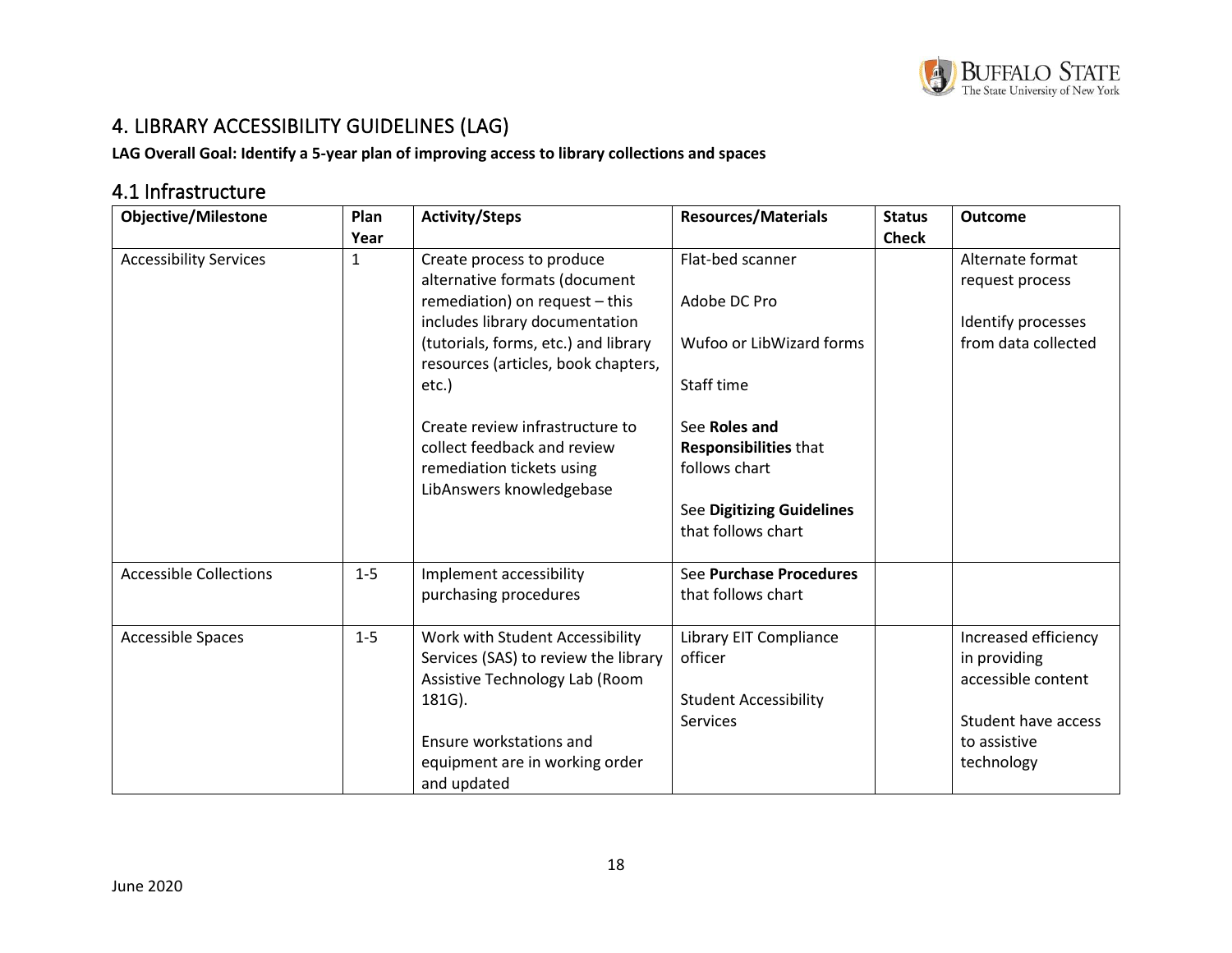

# 4.2 Communication

| <b>Objective/Milestone</b>         | <b>Plan</b><br>Year | <b>Activity/Steps</b>                                                                                     | <b>Resources/Materials</b>   | <b>Status</b><br><b>Check</b> | <b>Outcome</b>                              |
|------------------------------------|---------------------|-----------------------------------------------------------------------------------------------------------|------------------------------|-------------------------------|---------------------------------------------|
| Create documentation<br>repository | 2                   | Create LibGuide to host links and<br>documents related to library<br>accessibility for patrons and staff. | Staff time                   |                               | Resource for faculty,<br>staff and students |
|                                    |                     | Include links to submit remediation                                                                       |                              |                               |                                             |
|                                    |                     | tickets, training, and accessibility<br>reporting                                                         |                              |                               |                                             |
| Review the library                 | $1 - 5$             | Review the existing accessibility                                                                         | https://library.buffalostat  | Ongoing                       |                                             |
| accessibility webpage              |                     | page yearly to ensure accuracy                                                                            | e.edu/home/disabilities      |                               |                                             |
|                                    |                     |                                                                                                           | Staff time                   |                               |                                             |
|                                    |                     |                                                                                                           | <b>Student Accessibility</b> |                               |                                             |
|                                    |                     |                                                                                                           | <b>Services</b>              |                               |                                             |

# <span id="page-18-0"></span>4.3 Training/Resources Allocation

<span id="page-18-1"></span>

| <b>Objective/Milestone</b>                              | Plan<br>Year | <b>Activity/Steps</b>                                                                                                                                                                         | <b>Resources/Materials</b>       | <b>Status</b><br><b>Check</b> | Outcome                                           |
|---------------------------------------------------------|--------------|-----------------------------------------------------------------------------------------------------------------------------------------------------------------------------------------------|----------------------------------|-------------------------------|---------------------------------------------------|
| Create a plan for outreach<br>to Library staff          | $1 - 5$      | <b>Hold Librarians on Learning</b><br>training sessions during the start of<br>each semester to train staff<br>Provide access to Deque<br>University* training to interested<br>library staff | Deque subscription<br>Staff time |                               | Staff have increased<br>awareness of<br>resources |
| Identify and charge a Library<br>EIT compliance officer | 1            | Identify and charge a Library EIT<br><b>Compliance Officer</b><br>Notify the office of Student<br><b>Accessibility Services</b>                                                               | <b>Library Director</b>          |                               |                                                   |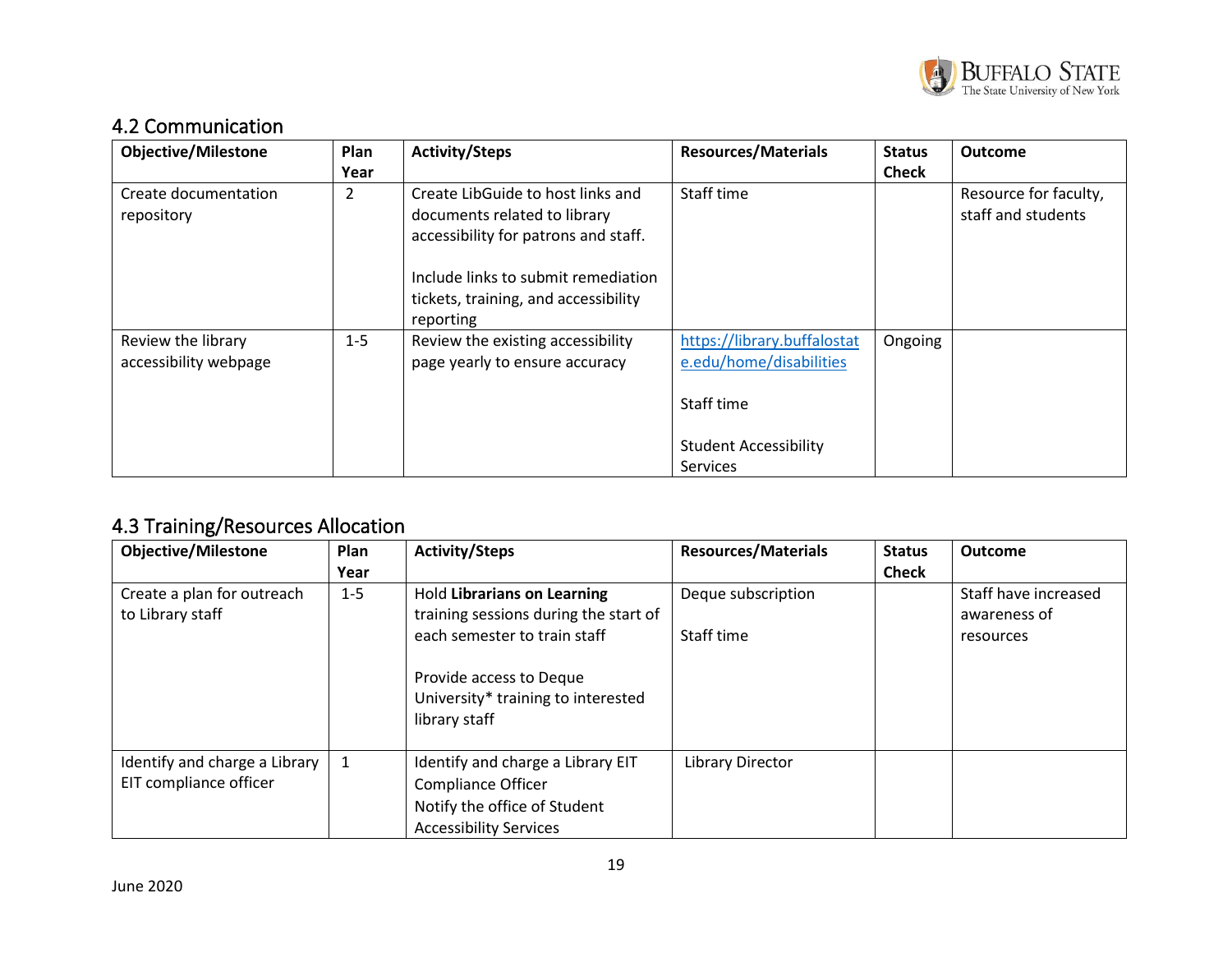

| <b>Objective/Milestone</b>                      | Plan    | <b>Activity/Steps</b>            | <b>Resources/Materials</b> | <b>Status</b> | <b>Outcome</b> |
|-------------------------------------------------|---------|----------------------------------|----------------------------|---------------|----------------|
|                                                 | Year    |                                  |                            | <b>Check</b>  |                |
| Provide ready access to<br>training webinars on | $1 - 5$ | Examples include:                | Staff time                 | Ongoing       |                |
| demand                                          |         | Project Enable-                  |                            |               |                |
|                                                 |         | https://projectenable.syr.edu/   |                            |               |                |
|                                                 |         | AccessLibraries-                 |                            |               |                |
|                                                 |         | https://www.washington.edu/doit/ |                            |               |                |
|                                                 |         | universal-access-making-library- |                            |               |                |
|                                                 |         | resources-accessible-people-     |                            |               |                |
|                                                 |         | disabilities                     |                            |               |                |

# 4.4 Monitor Compliance

<span id="page-19-0"></span>

| <b>Objective/Milestone</b>    | Plan           | <b>Activity/Steps</b>                       | <b>Resources/Materials</b>          | <b>Status</b> | <b>Outcome</b>          |
|-------------------------------|----------------|---------------------------------------------|-------------------------------------|---------------|-------------------------|
|                               | Year           |                                             |                                     | <b>Check</b>  |                         |
| Direct communication with     | $1 - 5$        | Invite SAS to library faculty               | Library EIT Compliance              |               | Library staff continues |
| <b>Student Accessibility</b>  |                | meetings once per semester to               | officer                             |               | to be informed and      |
| services (SAS)                |                | discuss trends and issues related to        |                                     |               | updated on              |
|                               |                | accessibility                               |                                     |               | accessibility matters   |
| Review of support tickets to  | $2 - 5$        | Yearly review of support issues to          | Compliance<br><b>EIT</b><br>Library |               |                         |
| identify accessibility issues |                | identify emerging trends or                 | officer                             |               |                         |
| or concerns                   |                | weaknesses in support                       |                                     |               |                         |
| Yearly report to library and  | $2 - 5$        | Brief report to the library and             | Library EIT Compliance              |               |                         |
| SAS staff on library          |                | <b>Student Accessibility Services staff</b> | officer                             |               |                         |
| accessibility                 |                | on progress toward accessibility            |                                     |               |                         |
|                               |                | initiatives and compliance                  |                                     |               |                         |
| Create exception policy       | $\overline{2}$ | Create Exception policy for                 | See Exception Policy that           |               | articles<br>Some<br>may |
|                               |                | resources which cannot be made              | follows chart                       |               | meet rule of exception  |
|                               |                | accessible                                  |                                     |               | (archives).             |
|                               |                |                                             |                                     |               |                         |
|                               |                | Create Exception form and Sole              |                                     |               |                         |
|                               |                | Source letter                               |                                     |               |                         |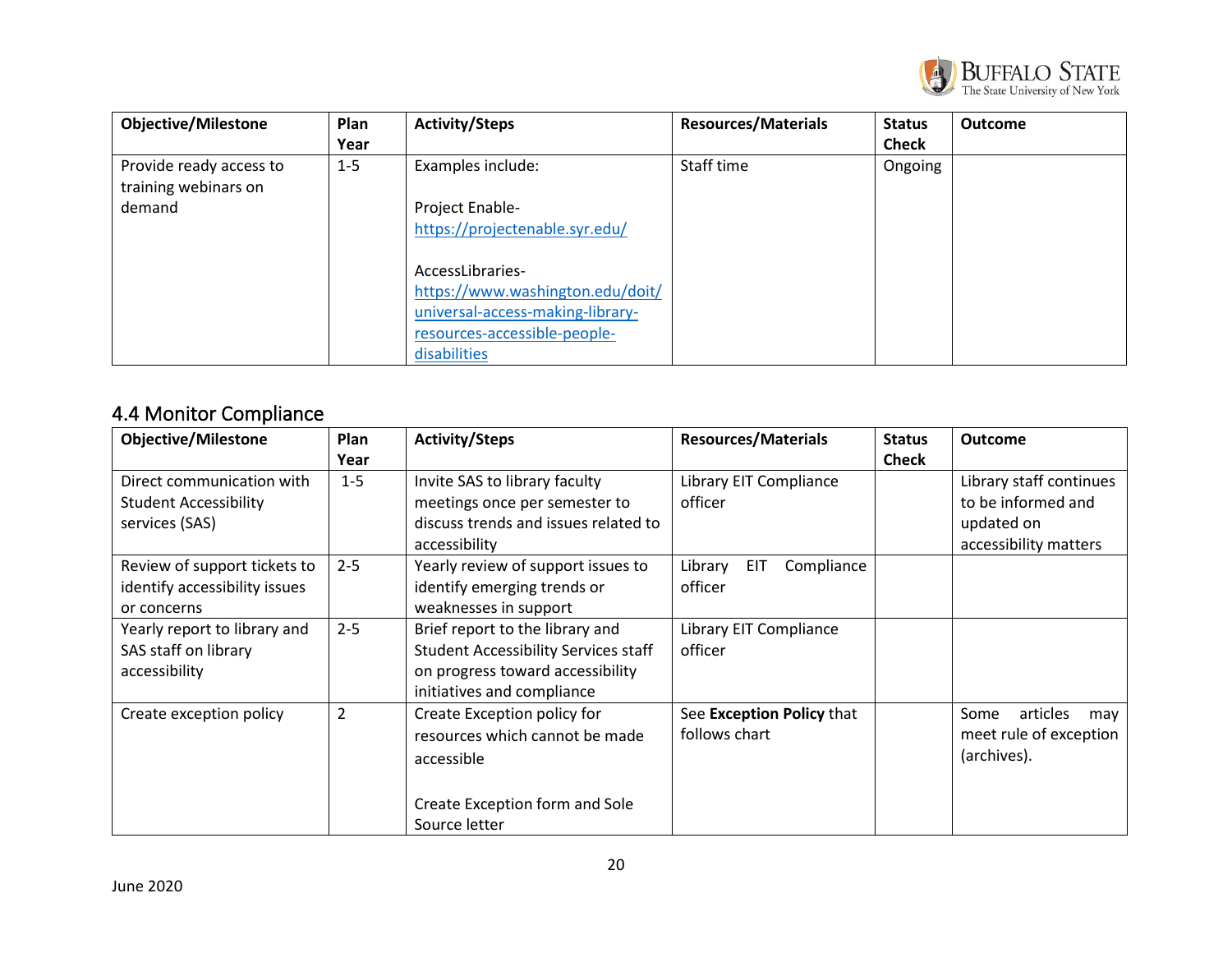

### 4.5 Roles and Responsibilities

- The library will appoint a Library Electronic Information Technology (EIT) compliance officer to oversee and assess library accessibility initiatives and compliance.
- The Butler library will create an ad hoc Library Accessibility Committee that will assist the Library EIT Compliance Officer in review of accessibility initiatives and compliance.
- The Butler library maintains a [Library Accessibility Roles and Responsibilities matrix](https://buffalostate0.sharepoint.com/:x:/s/EHButlerLibrary/ES7lj2WY-w9InS4ntJI8ZgQBeGgPYLKFwS8Jb_SGWO7DBA?e=Nbu4JG) which identifies who is responsible for various accessibility compliance functions within the library. Each item has attached to it suggested office(s)/person(s) that are responsible for initiating and providing oversight of the action.

#### Purchase Procedures

These procedures are used when the library is investigating a new resource or service. This process is not required for existing platforms that have already undergone this review.

- <span id="page-20-0"></span>1. When evaluating new resources, request from publishers/vendors:
	- a. Accessibility contact information
	- b. Voluntary Product Accessibility Templates (VPATs) and/or other accessibility documentation.
- 2. Checklist during product review
	- a. Consult<http://www.open.ac.uk/library/help-and-support/databases-accessibility-issues>
		- i. Are there outstanding accessibility issues with the product?
	- b. Review VPATS and other support documents
		- i. Is the VPAT up-to-date and accurate?
	- c. Investigate alternative format availability
		- i. Does the product produce alternative formats such as audio or html?
	- d. During product trials, test content with Blackboard ALLY tool along with campus supported screen readers and a PDF/Word accessibility checker
		- i. Does the support assistive software or devices such as large print interfaces, text-to-speech output, voice-activated input, refreshable braille displays, and alternate keyboard or pointer interfaces, in a manner consistent with the Web Accessibility Initiative Web Content Accessibility Guidelines 2.0 AA?

#### <span id="page-20-1"></span>Digitizing Guidelines

<span id="page-20-2"></span>• The library will ensure that documents or forms digitized by or hosted by the library are accessible or can be made accessible upon request.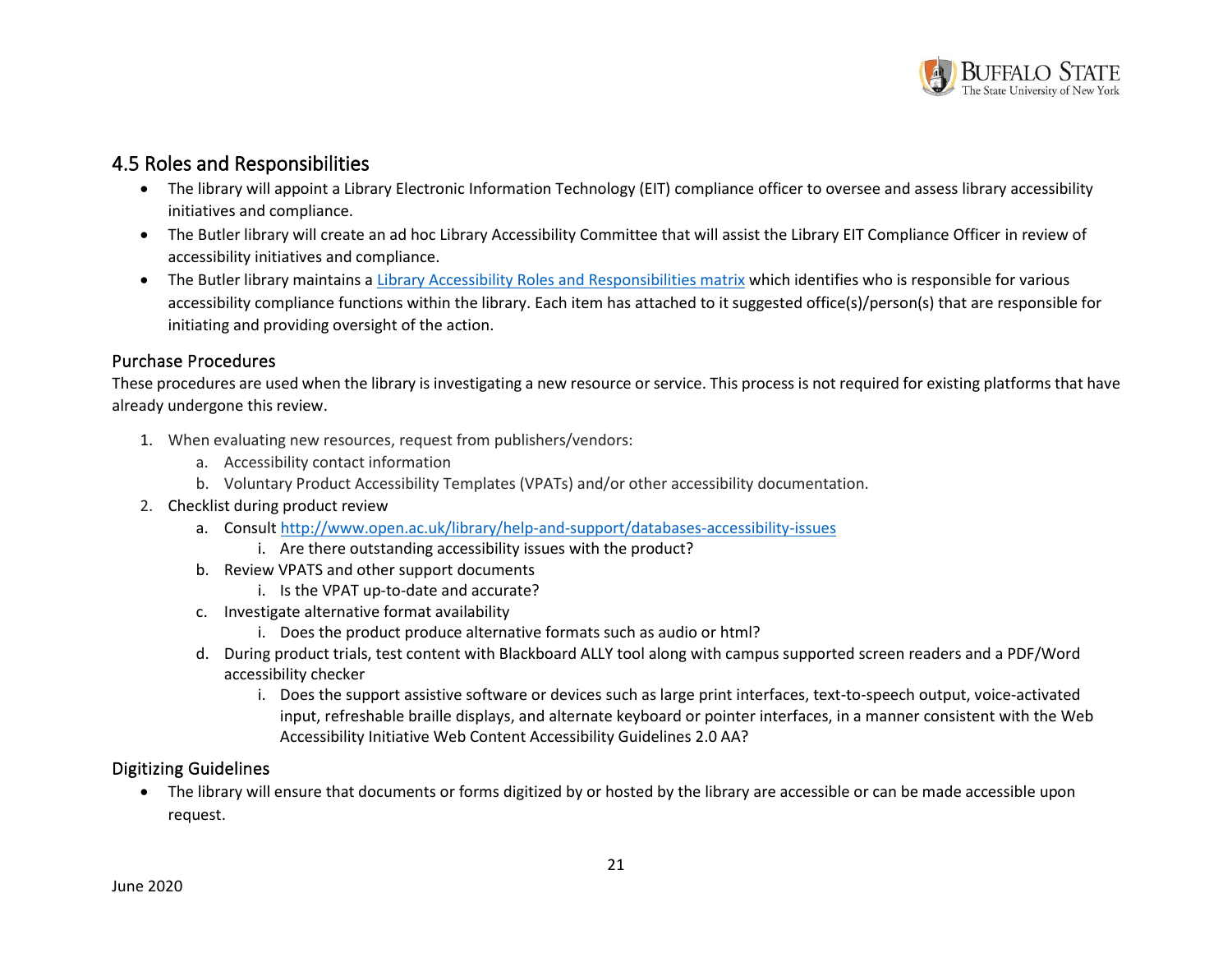

- When digitizing content, the library will produce high quality scans of no less than 300 DPI
- When digitizing content, the library will produce text-renderable scans using basic OCR
- When producing videos, the library will ensure that such content is captioned

#### Exception policy

<span id="page-21-0"></span>In some cases, an exception to this policy may be needed when a resource cannot be made accessible. In this case an exception form should be completed which identifies known issues and rationale for procuring the resource despite its lack of accessibility.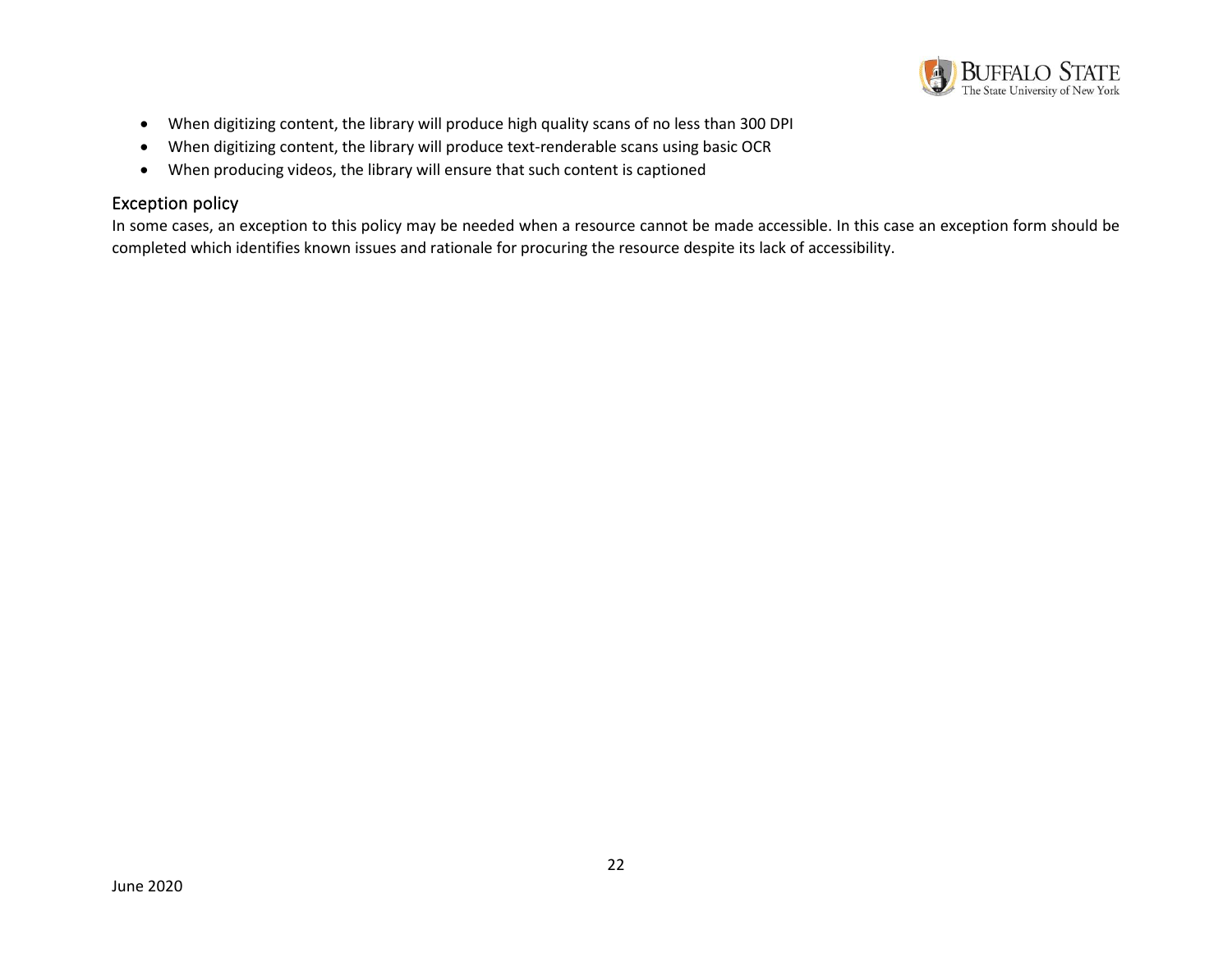

# 5. PROCUREMENT ACCESSIBILITY CONFORMANCE STANDARDS (PACS)

**PACS Overall Goal: Design a comprehensive 5-year plan to make information technology resources available to all students, faculty, staff, and visitors regardless of disability by meeting the Procurement Accessibility Conformance Standards established by the SUNY EIT Accessibility Policy**

### 5.1 Infrastructure

<span id="page-22-0"></span>

| <b>Objective/Milestone</b>                                   | Plan<br>Year | <b>Activity/Steps</b>                                                                                 | <b>Resources/Materials</b>                                    | <b>Status</b><br><b>Check</b> | <b>Outcome</b>                                           |
|--------------------------------------------------------------|--------------|-------------------------------------------------------------------------------------------------------|---------------------------------------------------------------|-------------------------------|----------------------------------------------------------|
| Identify roles and<br>responsibilities for EIT<br>purchases  |              | 1. Identify individual and<br>departmental responsibilities<br>2. List the roles and responsibilities | <b>PACS Subcommittee</b><br>List is appended to this<br>chart | Complete                      | Roles and<br>responsibilities are<br>defined             |
| Review and revise roles and<br>responsibilities as necessary | $2 - 5$      | 1. Review annually or more frequently<br>if organizational changes take place<br>2. Revise as needed  | IT & Procurement<br>Services/                                 |                               | Roles and<br>responsibilities are<br>defined and current |
| Establish a process for<br>exception requests                |              | 1. Identify a process for evaluating<br>requests using metrics shared by<br><b>SUNY</b>               | Procurement Services/<br>Metrics appended below               |                               | College mission and<br>business are<br>supported         |

### <span id="page-22-1"></span>5.2 Communication

<span id="page-22-2"></span>

| <b>Objective/Milestone</b>                                       | Plan<br>Year | <b>Activity/Steps</b>                                                                                           | <b>Resources/Materials</b>    | <b>Status</b><br><b>Check</b> | <b>Outcome</b>                     |
|------------------------------------------------------------------|--------------|-----------------------------------------------------------------------------------------------------------------|-------------------------------|-------------------------------|------------------------------------|
| Reinforce awareness of<br><b>SUNY EIT Policy &amp; Standards</b> |              | Incorporate accessibility statement<br>and requirements into TeamDynamix<br>Hardware and Software request forms | <b>Information Technology</b> | In.<br>progress               | Requestor<br>understands standards |
| Address IT commitment to<br>meeting standards                    | $1 - 5$      | Create Knowledge Base articles in<br>TeamDynamix                                                                | <b>Information Technology</b> | In.<br>progress               | Users understand<br>standards      |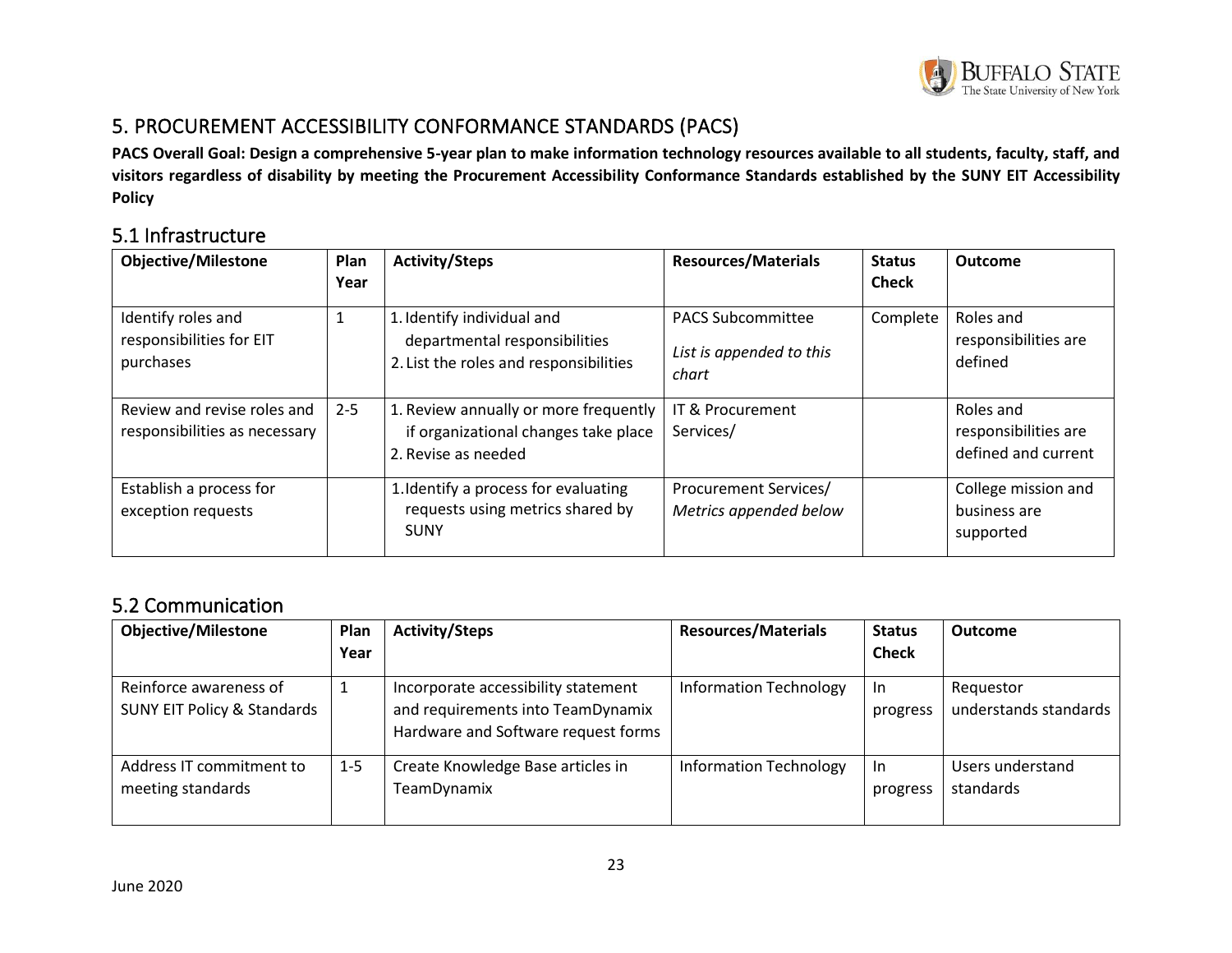

| <b>Objective/Milestone</b>                                         | <b>Plan</b><br>Year | <b>Activity/Steps</b>                                                              | <b>Resources/Materials</b>  | <b>Status</b><br><b>Check</b> | <b>Outcome</b>                   |
|--------------------------------------------------------------------|---------------------|------------------------------------------------------------------------------------|-----------------------------|-------------------------------|----------------------------------|
| Address Procurement<br>Services commitment to<br>meeting standards |                     | Incorporate accessibility requirements<br>into Procurement website and/or<br>forms | <b>Procurement Services</b> | -In<br>progress               | Requestor<br>understands process |

# 5.3 Training/Resource Allocation

<span id="page-23-0"></span>

| <b>Objective/Milestone</b>                            | Plan<br>Year   | <b>Activity/Steps</b>                                                                                                                                                                                              | <b>Resources/Materials</b>              | <b>Status</b><br><b>Check</b> | <b>Outcome</b>                                                                              |
|-------------------------------------------------------|----------------|--------------------------------------------------------------------------------------------------------------------------------------------------------------------------------------------------------------------|-----------------------------------------|-------------------------------|---------------------------------------------------------------------------------------------|
| <b>Identify Training</b>                              | $\mathbf{1}$   | Require all IT Team Leads, TSS<br>Managers, IT Help Desk, IT Project<br>Managers, and Procurement Services<br>Staff to complete the "Accessibility<br>Fundamentals - Disabilities,<br>Guidelines, and Laws" course | <b>Deque University</b>                 | In.<br>progress               | Staff understand the<br>WHY of accessibility<br>standards and learn to<br>identify barriers |
| Create focused training for<br>IT & Procurement staff | $\overline{2}$ | Work with Campus Accessibility Team<br>to create a brief training for new staff<br>in IT and Procurement Services                                                                                                  | SUNY, IT, IDT,<br>Procurement           |                               | New staff will<br>understand standards<br>and compliance<br>protocols                       |
| <b>Procurement Card Training</b>                      | $2 - 3$        | Include information on accessibility<br>compliance in P-Card Training<br>materials                                                                                                                                 | <b>Procurement Services &amp;</b><br>IT |                               | Requestors<br>understand process<br>when using P-cards                                      |
| Identify specialized and<br>ongoing training          | $2 - 5$        | Work with SUNY Accessibility<br>colleagues to provide advanced<br>training opportunities                                                                                                                           | <b>SUNY teams and</b><br>administration |                               | Staff develop<br>expertise                                                                  |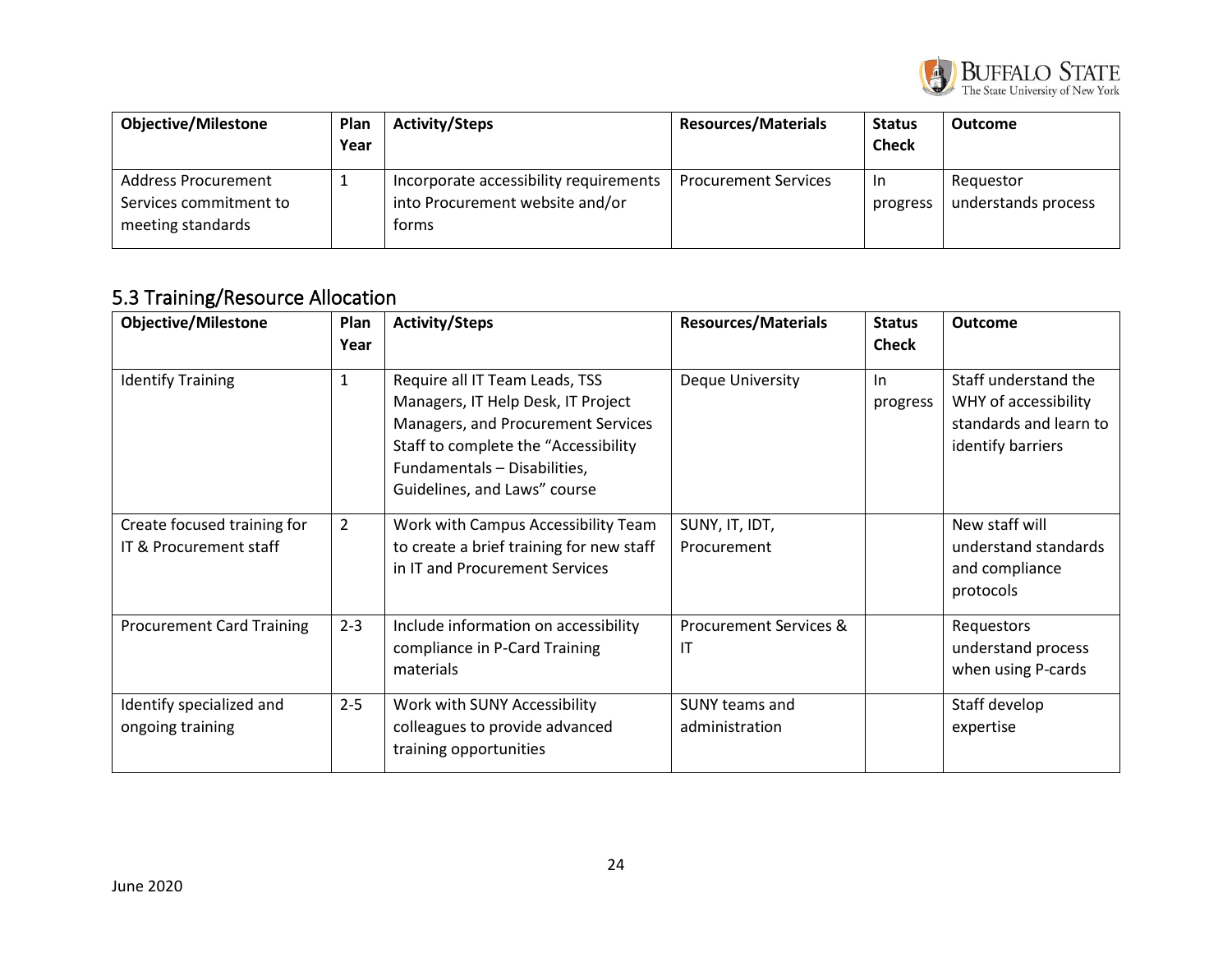

### 5.4 Monitoring Compliance

| <b>Objective/Milestone</b>                                                      | Plan<br>Year | <b>Activity/Steps</b>                                                                                                                                                                                                      | <b>Resources/Materials</b> | <b>Status</b><br><b>Check</b> | Outcome                                       |
|---------------------------------------------------------------------------------|--------------|----------------------------------------------------------------------------------------------------------------------------------------------------------------------------------------------------------------------------|----------------------------|-------------------------------|-----------------------------------------------|
| Utilize TeamDynamix to<br>monitor compliance                                    | $1 - 5$      | 1. Use IT Portal to track incidents of<br>non-compliance<br>2. IT Portal is used to collect and store<br>pre-purchase documentation<br>including VPATs<br>3. Create reports in TeamDynamix to<br>track requests and assets | TSS/TeamDynamix            |                               | Compliance is<br>documented and<br>measurable |
| Utilize Project Management<br>Office to ensure compliance<br>on new initiatives | $1 - 5$      | All new EIT projects and<br>implementations must be overseen by<br>a Project Manager                                                                                                                                       | IT-PMO/AchievelT           |                               | New initiatives will<br>be compliant          |

### <span id="page-24-0"></span>5.5 Roles and Responsibilities

#### Purchase Requestor

- Selects the most accessible product that meets their functional requirements
- Creates a service ticket in th[e IT Portal](https://buffalostate.teamdynamix.com/TDClient/2003/Portal/Home/) and works with IT personnel to complete the required processes; e.g., provide justifications, multiple quotes, etc.
- If product is denied creates an exception request

### Information Technology (IT)

- Includes accessibility expectations in pre-purchase documents/questionnaires
- Collects, and retains in TeamDynamix, documentation from vendors verifying EIT accessibility conformance: e.g., Voluntary Product Accessibility Template (VPAT)
- Will assess the intended use and impact that may have on accessibility for individuals with disabilities when pursuing new purchases, adoption, or renewal of electronic and information technology products
- <span id="page-24-1"></span>• Participates in the evaluation of exception requests

#### <span id="page-24-2"></span>Procurement Services

<span id="page-24-4"></span><span id="page-24-3"></span>• Demonstrates commitment to accessibility in RFP language, using language recommended by SUNY Counsel: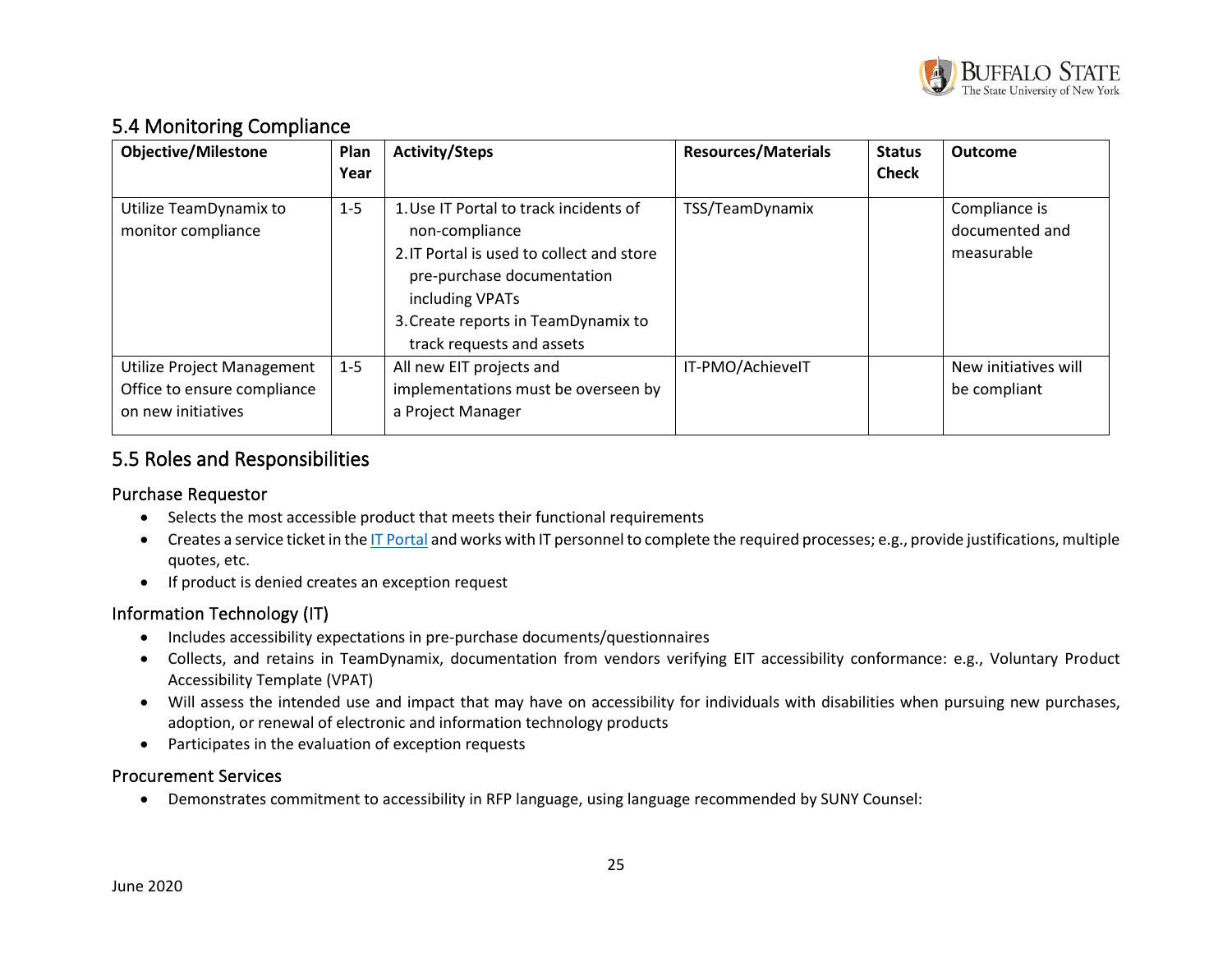

#### *Electronic and Information Technology ("EIT") Accessibility*

- ❖ *SUNY is committed to providing an accessible, usable, and integrated experience for all its students, staff and community. Electronic and information technology ("EIT") consists of information technology and any equipment or interconnected system or subsystem of equipment that is used in the creation, conversion, or duplication of data or information that will be deployed in connection with such technology, equipment or systems. Further, EIT includes, but is not limited to, telecommunications products, information kiosks and transaction machines, Internet and Intranet websites, web-delivered content, software, electronic books and electronic book reading systems, search engines and databases, multimedia, classroom technology, and office equipment.*
- ❖ *By submitting a Proposal, Proposer warrants that (i) Web-based EIT products included in the Proposal shall conform to Web Content Accessibility Guidelines ("WCAG") 2.0 AA and (ii) non-web-based EIT products included in this Proposal shall meet or exceed the applicable accessibility requirements of section 508 of the Rehabilitation Act of 1973, as amended (29 U.S.C. § 794d), and its implementing regulations set forth at Title 36, Code of Federal Regulations, Part 1194. If selected for award, selected Proposer agrees to provide evidence of compliance with these requirements before an Agreement becomes effective and any other time upon reasonable request of University*.
- Ensures vendor bids meet accessibility submission requirements
- Coordinates the evaluation of exception requests
- Places orders

#### PACS Impact Metrics

Buffalo State College will adopt the metrics shared by SUNY for determining accessibility impact level:

<span id="page-25-0"></span>

| <b>Impact Level</b> | <b>Definition</b>                                                                |  |  |  |  |  |  |  |
|---------------------|----------------------------------------------------------------------------------|--|--|--|--|--|--|--|
| Low                 | EIT is not part of an essential program, service or activity                     |  |  |  |  |  |  |  |
|                     | Low number of users                                                              |  |  |  |  |  |  |  |
|                     | Single instance, intended for individual use                                     |  |  |  |  |  |  |  |
| Medium              | Limits access to a program/service, but not essential                            |  |  |  |  |  |  |  |
|                     | Moderate amount of users                                                         |  |  |  |  |  |  |  |
|                     | Use by an individual department or school, but not used across the entire campus |  |  |  |  |  |  |  |
|                     | Use by an entire college (one college within a larger campus)                    |  |  |  |  |  |  |  |
|                     |                                                                                  |  |  |  |  |  |  |  |
| High                | EIT is part of an essential program, service or activity                         |  |  |  |  |  |  |  |
|                     | Great amount of users                                                            |  |  |  |  |  |  |  |
|                     | Public facing or publicly available EIT                                          |  |  |  |  |  |  |  |
|                     | Enterprise-wide EIT                                                              |  |  |  |  |  |  |  |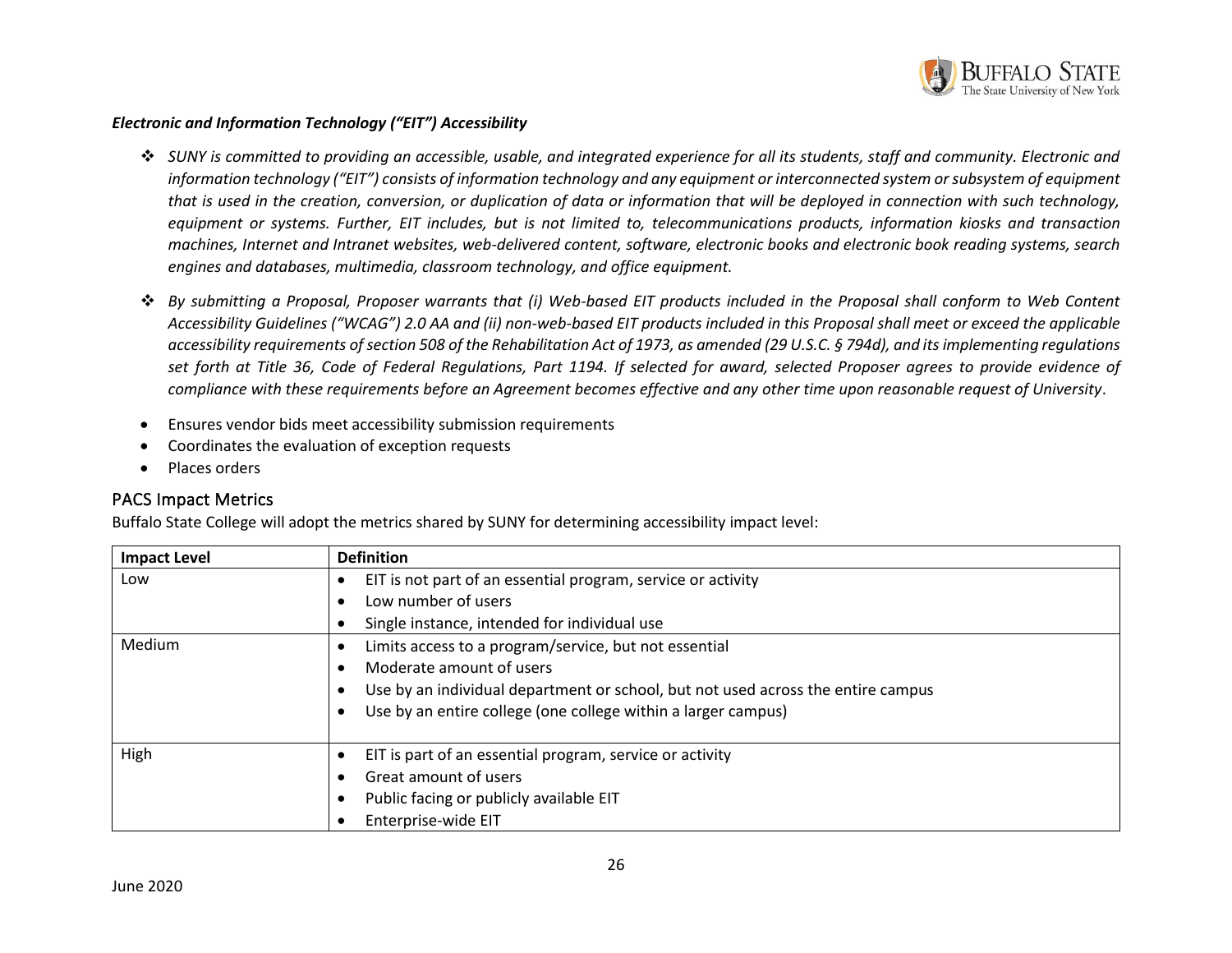

# 6. STUDENT LIFE AND LEADERSHIP (SLL)

SLL overall goal: Design a comprehensive plan that promotes inclusion into the engagement strategies of Student Life & Leadership departments

# 6.1 Infrastructure

<span id="page-26-1"></span><span id="page-26-0"></span>

| <b>Objective/Milestone</b>        | Plan    | <b>Activity/Steps</b>              | <b>Resources/Materials</b>         | <b>Status</b> | <b>Outcome</b>         |
|-----------------------------------|---------|------------------------------------|------------------------------------|---------------|------------------------|
|                                   | Year    |                                    |                                    | <b>Check</b>  |                        |
| Provide programs, events and      | 1       | Develop a virtual Orientation      | <b>Student Leadership &amp;</b>    | Ongoing       | Provide an alternate   |
| information that provides a       |         | program that complements an        | <b>Engagement (SLE):</b>           |               | option that            |
| common experience by connecting   |         | in-person experience               | <b>Orientation</b>                 |               | complements the in-    |
| students to each other, fostering |         |                                    | Staff time, Web                    |               | person program         |
| learning and development.         |         |                                    | <b>Conferencing Platform</b>       |               |                        |
|                                   |         |                                    | and/or Live Video                  |               |                        |
|                                   |         |                                    | Capabilities                       |               |                        |
| Provide a physical student space  | $1 - 3$ | Develop evaluation tool for        | <b>SLE: Student Union</b>          | Ongoing       | Discover, Identify and |
| and act as a main hub to host     |         | existing processes                 | Staff time, ADA standards          |               | alleviate barriers     |
| multiple student support          |         | Identify barriers for inclusion    |                                    |               | students encounter     |
|                                   |         | Plan mitigation of barriers        |                                    |               | within the Student     |
|                                   |         | <b>Begin Implementation</b>        |                                    |               | Union                  |
| Provide Event Support             | $1 - 3$ | Identify barriers for inclusion    | <b>SLE: Student Union</b>          | Ongoing       | Discovery of the       |
|                                   |         | Plan mitigation of barriers        | Staff time, Training on            |               | areas lacking support  |
|                                   |         | <b>Begin Implementation</b>        | <b>Customer Service for</b>        |               | provided to students   |
|                                   |         |                                    | People with Disabilities           |               | or groups that are     |
|                                   |         |                                    |                                    |               | barriers               |
| Create inclusive educational      | $1 - 3$ | <b>Implement EIT Accessibility</b> | SLE:                               | Ongoing       | Provide inclusive      |
| experiences for students          |         | standards for document and         | <b>Student Organizations &amp;</b> |               | experiences for        |
|                                   |         | web accessibility                  | <b>Activities</b>                  |               | students               |
|                                   |         |                                    | Staff time                         |               |                        |
| Working with Student Government   | $1 - 3$ | Identify barriers for inclusion    | SLE:                               | Ongoing       |                        |
| in compliance with SUNY Standards |         | (Web, content, space)              | <b>Student Organizations &amp;</b> |               |                        |
|                                   |         | Plan mitigation of barriers        | <b>Activities</b>                  |               |                        |
|                                   |         | <b>Begin Implementation</b>        | Staff time,                        |               |                        |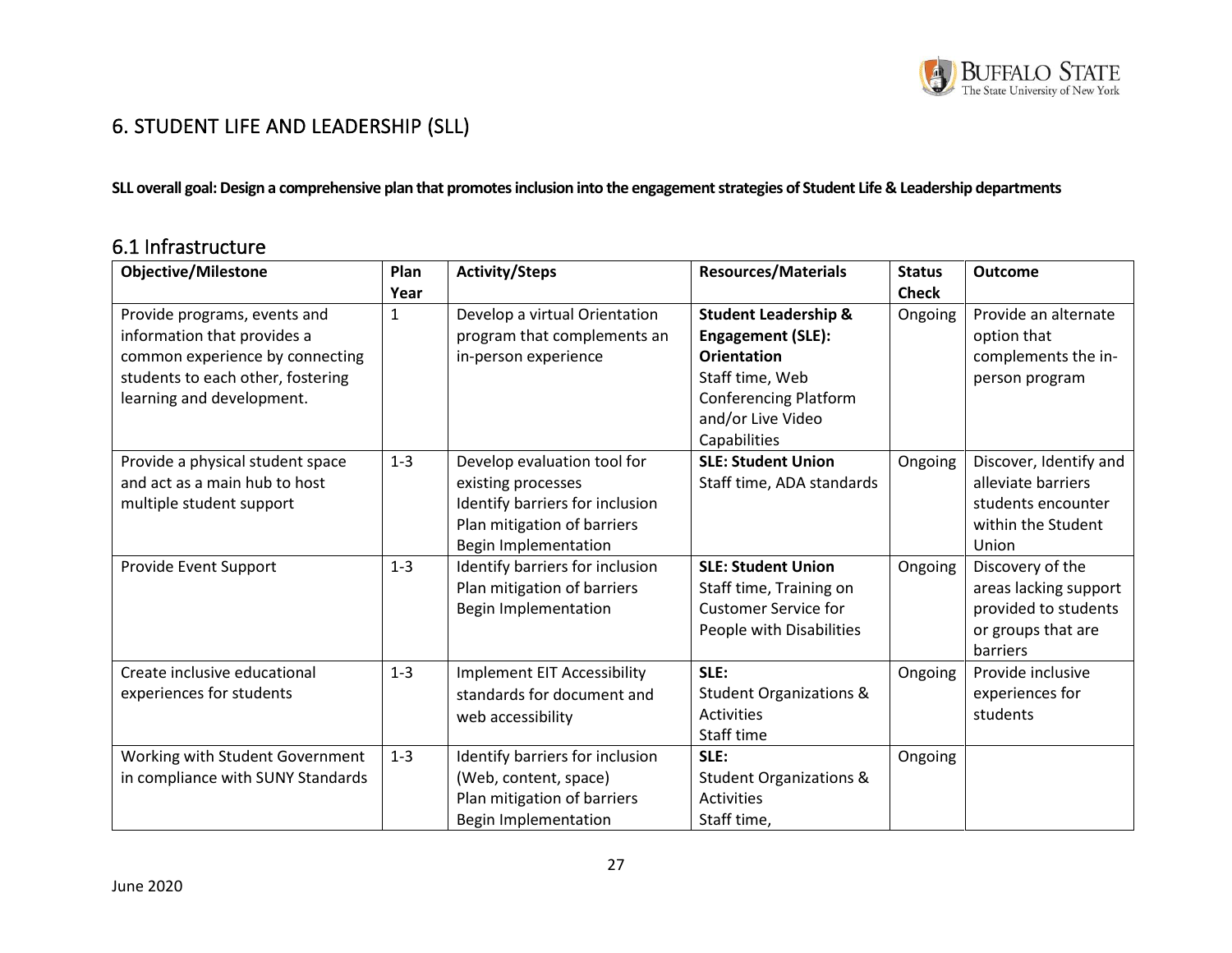

| <b>Objective/Milestone</b>                                                                | Plan<br>Year | <b>Activity/Steps</b>                                                                                 | <b>Resources/Materials</b>                                                                       | <b>Status</b><br><b>Check</b> | Outcome                                                                                                         |
|-------------------------------------------------------------------------------------------|--------------|-------------------------------------------------------------------------------------------------------|--------------------------------------------------------------------------------------------------|-------------------------------|-----------------------------------------------------------------------------------------------------------------|
|                                                                                           |              |                                                                                                       | <b>Training Program</b>                                                                          |                               |                                                                                                                 |
| Establish methods of<br>communication with residential<br>students in compliance with EIT | $1 - 3$      | Identify barriers for<br>communication<br>Plan mitigation of barriers<br>Begin Implementation         | <b>Residence Life</b><br>Staff time, Additional<br>software,<br>Training on Web<br>Accessibility | Ongoing                       | Investigate the<br>barriers students face<br>with typical<br>communication<br>methods used by the<br>department |
| <b>Educating student</b><br><b>Staff on Accessibility Fundamentals</b>                    | $1 - 3$      | Identify barriers for students<br>Plan mitigation of barriers for<br>students<br>Begin Implementation | <b>Residence Life</b><br>Staff time,<br>Training for staff                                       | Ongoing                       |                                                                                                                 |

# 6.2 Communication

<span id="page-27-0"></span>

| <b>Objective/Milestone</b>           | Plan        | <b>Activity/Steps</b>            | <b>Resources/Materials</b> | <b>Status</b> | <b>Outcome</b>          |
|--------------------------------------|-------------|----------------------------------|----------------------------|---------------|-------------------------|
|                                      | Year        |                                  |                            | <b>Check</b>  |                         |
| Educating students on the efforts to | $\mathbf 1$ | Communicate with residential     | Staff time                 |               | Students will           |
| identify the barriers                |             | and commuter students the        |                            |               | recognize the steps     |
|                                      |             | efforts that SLE and Residence   |                            |               | staff are taking to     |
|                                      |             | Life are taking to discover      |                            |               | improve their           |
|                                      |             | barriers in their facilities and |                            |               | experience with         |
|                                      |             | processes                        |                            |               | specific offices within |
|                                      |             |                                  |                            |               | student life            |
|                                      |             |                                  |                            |               | departments             |
| Assist other sub-committee on the    | $1 - 5$     | Provide a conduit for sub-       | Staff time                 |               | Aide in the             |
| dissemination of information         |             | committees to reach              |                            |               | dissemination of        |
|                                      |             | residential and commuter         |                            |               | information             |
|                                      |             | students                         |                            |               |                         |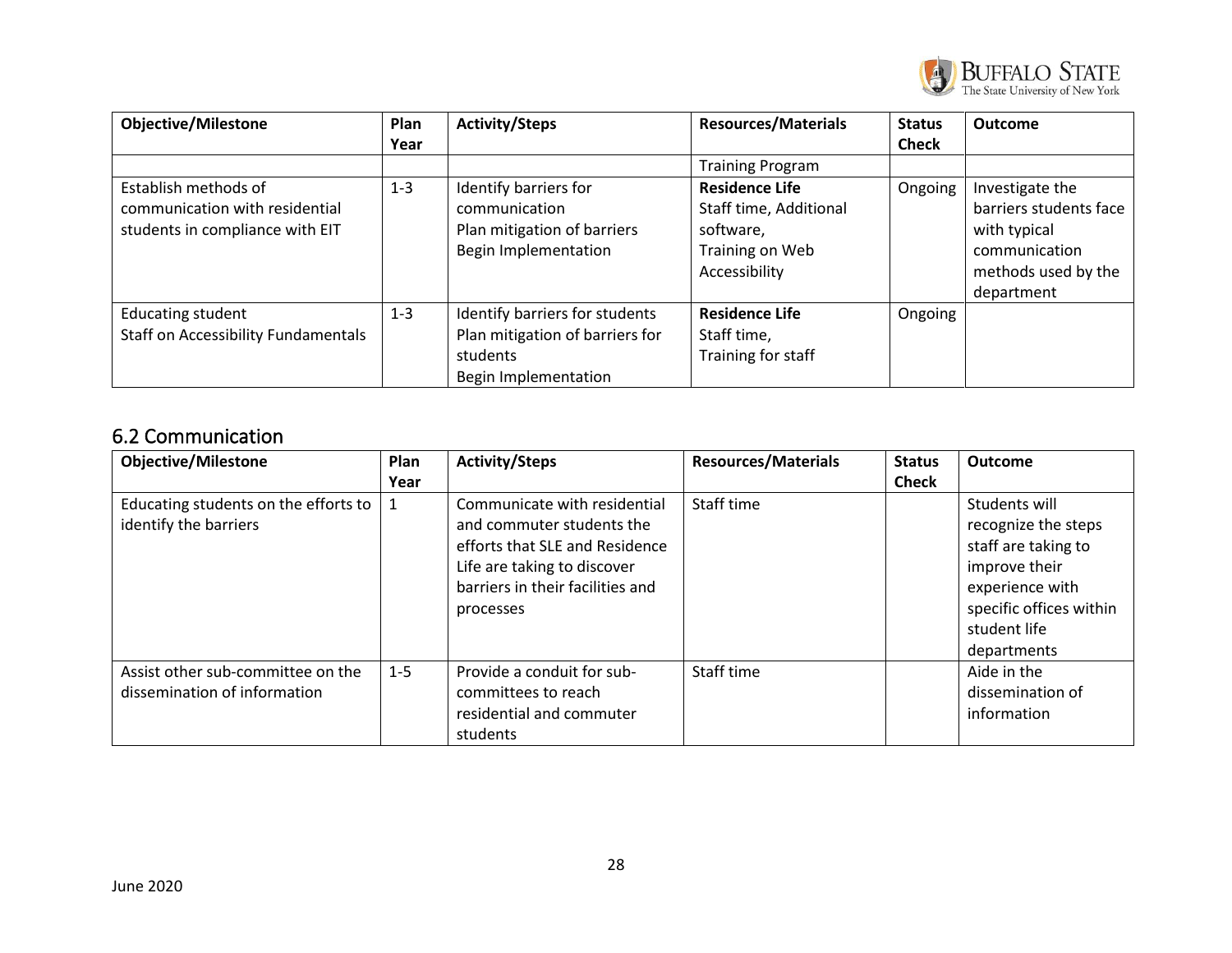

# 6.3 Training/Resource Allocation

<span id="page-28-0"></span>

| <b>Objective/Milestone</b>                | Plan         | <b>Activity/Steps</b>            | <b>Resources/Materials</b> | <b>Status</b> | <b>Outcome</b>           |
|-------------------------------------------|--------------|----------------------------------|----------------------------|---------------|--------------------------|
|                                           | Year         |                                  |                            | <b>Check</b>  |                          |
| <b>Training on Document Accessibility</b> | $\mathbf{1}$ | Staff members within Student     | Deque University           | Ongoing       | Staff will be            |
|                                           |              | Leadership and Engagement        | Enrollment                 |               | knowledgeable in         |
|                                           |              | and Residence Life (SL-1 level   |                            |               | assessing the            |
|                                           |              | or above) enroll in Deque        |                            |               | accessibility of         |
|                                           |              | University and complete          |                            |               | documents they create    |
|                                           |              | <b>Document Accessibility</b>    |                            |               | for students and staff   |
|                                           |              | Curriculum 1.2                   |                            |               |                          |
| Training on Web Accessibility             | $\mathbf{1}$ | Staff members within Student     | Deque University           |               | Staff will learn to      |
|                                           |              | Leadership and Engagement        | Enrollment                 |               | develop web-based        |
|                                           |              | and Residence Life (SL-4 level   |                            |               | content that meets       |
|                                           |              | or above) or involved in the     |                            |               | accessibility guidelines |
|                                           |              | maintenance of departmental      |                            |               |                          |
|                                           |              | websites enroll and complete     |                            |               |                          |
|                                           |              | Web Accessibility Curriculum     |                            |               |                          |
|                                           |              | 2.0                              |                            |               |                          |
| Training on Customer Service for          | $\mathbf{1}$ | Staff members within Student     | <b>Deque University</b>    |               | Staff will be            |
| People with Disabilities                  |              | Leadership and Engagement        | Enrollment                 |               | knowledgeable in         |
|                                           |              | and Residence Life (CSEA Staff   |                            |               | effective                |
|                                           |              | and SL-1 level or above) enroll  |                            |               | communication and        |
|                                           |              | in Deque University and          |                            |               | appropriate ways to      |
|                                           |              | <b>Complete Customer Service</b> |                            |               | serve students with      |
|                                           |              | for People with Disabilities 1.0 |                            |               | disabilities             |
| Training on Customer Service for          | $\mathbf{1}$ | Residence Life student staff     | Deque University           |               | Staff will be            |
| People with Disabilities                  |              | and Executive Board members      | Enrollment                 |               | knowledgeable in         |
|                                           |              | of USG sponsored groups          |                            |               | effective                |
|                                           |              | enroll in Deque University and   |                            |               | communication and        |
|                                           |              | <b>Complete Customer Service</b> |                            |               | appropriate ways to      |
|                                           |              | for People with Disabilities 1.0 |                            |               | serve students with      |
|                                           |              |                                  |                            |               | disabilities             |